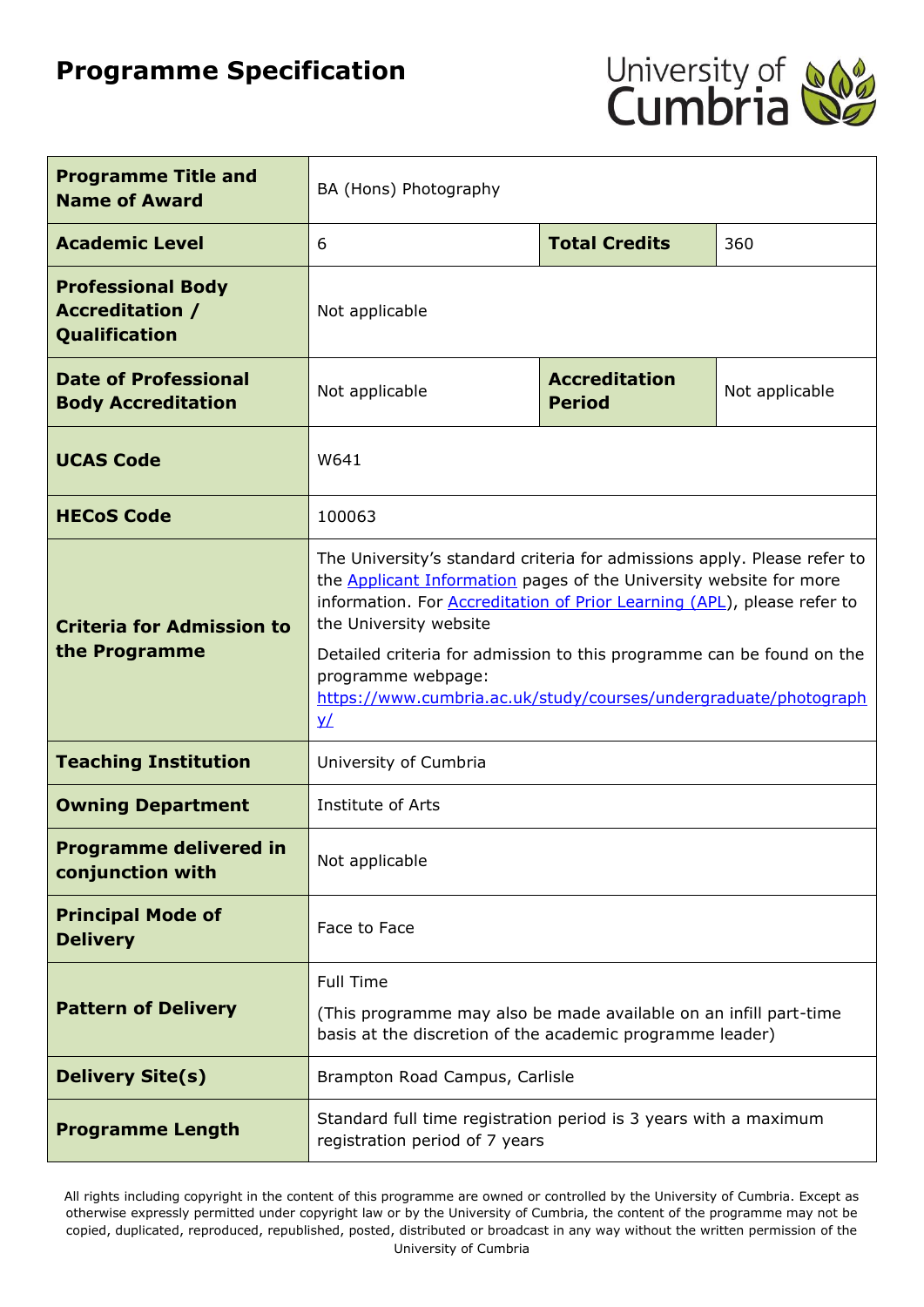| <b>Higher Education</b><br><b>Achievement Report</b><br>(HEAR) | Upon successful completion of this programme, you may receive a<br>Diploma Supplement/Higher Education Achievement Report (HEAR).                                                                                                                                                                  |  |  |
|----------------------------------------------------------------|----------------------------------------------------------------------------------------------------------------------------------------------------------------------------------------------------------------------------------------------------------------------------------------------------|--|--|
| <b>Exit Awards</b>                                             | You may be awarded one of the following Exit Awards if you fail to<br>achieve the requirements of the full programme.<br>Certificate of Higher Education Photography (120 credits)<br>Diploma Higher Education Photography (240 credits)<br>Ordinary Degree Photography (300 credits)<br>$\bullet$ |  |  |
| <b>Period of Approval</b>                                      | August 2019 - July 2025                                                                                                                                                                                                                                                                            |  |  |

### **Cumbria Graduate Attributes**

Throughout your studies, you will be provided with the skills and knowledge relevant to the global workplace. All successful graduates of the University of Cumbria will be:

- Enquiring and open to change
- Self-reliant, adaptable and flexible
- Confident in your discipline as it develops and changes over time
- Capable of working across disciplines and working well with others
- Confident in your digital capabilities
- Able to manage your own professional and personal development
- A global citizen, socially responsible and aware of the potential contribution of your work to the cultural and economic wellbeing of the community and its impact on the environment
- A leader of people and of places
- Ambitious and proud

### **Programme Features**

Photography is a fantastically versatile discipline and as such offers many routes into employment within the creative industries. At the University of Cumbria, we have designed a programme that will give you technique, practical skills, the power of critical thinking, enquiry and a high level of professional conduct to take forward into a career of your choice.

Informed by the clear integration of practice and theory, and by an expectation of your intellectual engagement in Photography practice, our course aims to provide you with the skills and knowledge to enable the application of transferable skills across a range of professional settings.

We have developed this programme in tune with the changing demands of the photography industry and the rapidly shifting grounds of image-capture technology. The following areas give you a taste of what we offer on our programme:

### **Who We Are:**

Our Photography Programme offers a distinctive practice-led, student centred approach to the study of Photography, taught by a staff team who are nationally and internationally known professional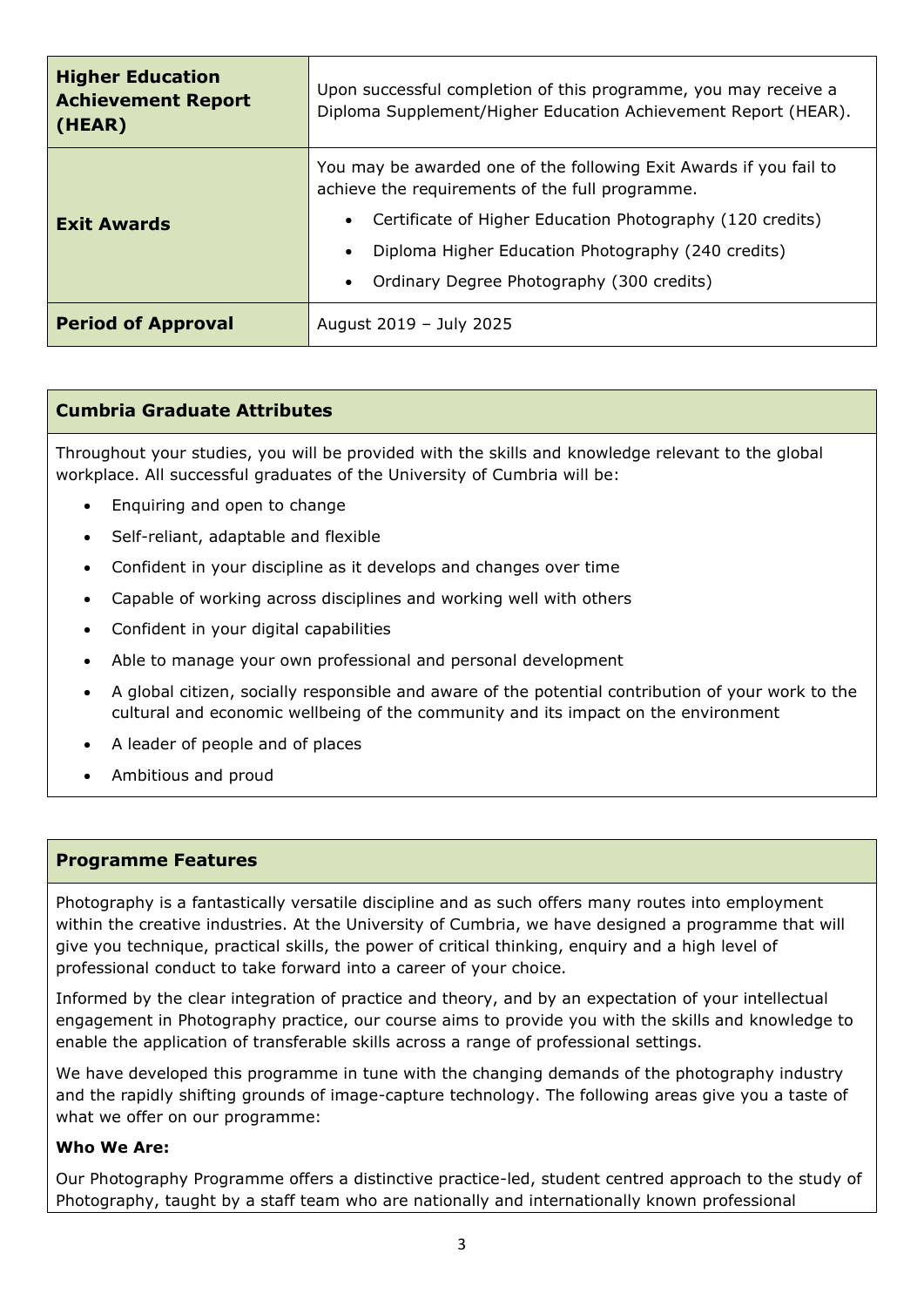photographers and scholars. Our ambition is to provide you with the best photographic education that gives you the fundamental principles of photography and the skills to develop your own, bespoke, personal practice enabling you to apply your skills and extend your employability as a creative and entrepreneurial practitioner.

Our curriculum is constantly updated and revised according to current trends in Photography. Our shooting studios, darkroom and post-production studio are industry standard enabling you to be ambitious and innovative in your practice. We are committed to offering one-to-one tutorial support and working with you to design your personal route to success.

The photography academic staff team are all research active and contribute new knowledge nationally and internationally. We are members of various association such as the Association of Photography in Higher Education, and as such ensure that you receive an up-to-date education. The research that the academic team carry out feeds into the ethos and content of the programme and informs how and what you are taught. You will be invited to attend any external events generated by the academic team and have access to every member of the academic team on every level of your degree.

The developmental nature of the course and our emphasis on guided independent leaning supports you as you build confidence, eloquence and the entrepreneurial skills essential for real-world success as a self-assured and innovative practitioner. Your studio practice is underpinned by historical, critical, theoretical and professional practice modules.

**Specialist Resources -** the Photography programme is facilitated by our excellent technical resources and teaching spaces:

- Three shooting studios you will be supported by our expert and dedicated technician
- State of the art darkroom you will be supported by our expert and dedicated technician in all things analogue.
- Post-production studio equipped with industry standard printers and scanners with attendant technical support.
- Equipment Store you can borrow ant kit that you need and experiment with different formats of analogue and digital equipment and location shooting kits.
- 3D and Audio-Visual Resources **-** include metal, wood, ceramic, textile and print workshops as well as editing suites and moving image equipment. Here you can broaden your experience and realise the full potential of your photographic practice.

**Small Class Sizes** are valuable in learning photography due to the individual nature of the work you will carry out. Smaller groups mean a better view in demonstrations, more opportunity for 1-to-1 tutorials with the tutor and a better sense of group identity and community of practice. From our point of view, it means that the academic team can know you by name and understand your specific areas of research and interest. It puts us in an informed position when it comes to tailoring our approach to your learning and matching you up with any external opportunities that become available.

**New Technologies** are explored in all years through increasing your digital capabilities in various software packages to experiencing and practicing cutting-edge technologies such as virtual reality and photogrammetry. You will experience post-photography practice, work with orphan images, experiment with moving image, play with digital art techniques and be introduced to Pre-Press Colour Management, a highly sought after and niche set of skills used in preparing images for publication. A dedicated module to new and traditional technologies is PHOT5090 Immersive Image Making, here you can trial innovative methods of production and fail safely in a supportive environment.

**Showing Your Work in the Real World**: Photo books & exhibitions are explicit outcomes of photographic practice.

- Photo Books you will be introduced to the skills of book-binding, explore the history of photo books and develop a body of work to be designed into a book of your own making.
- Exhibitions in each year of study, you will be required to work as part of a team to design,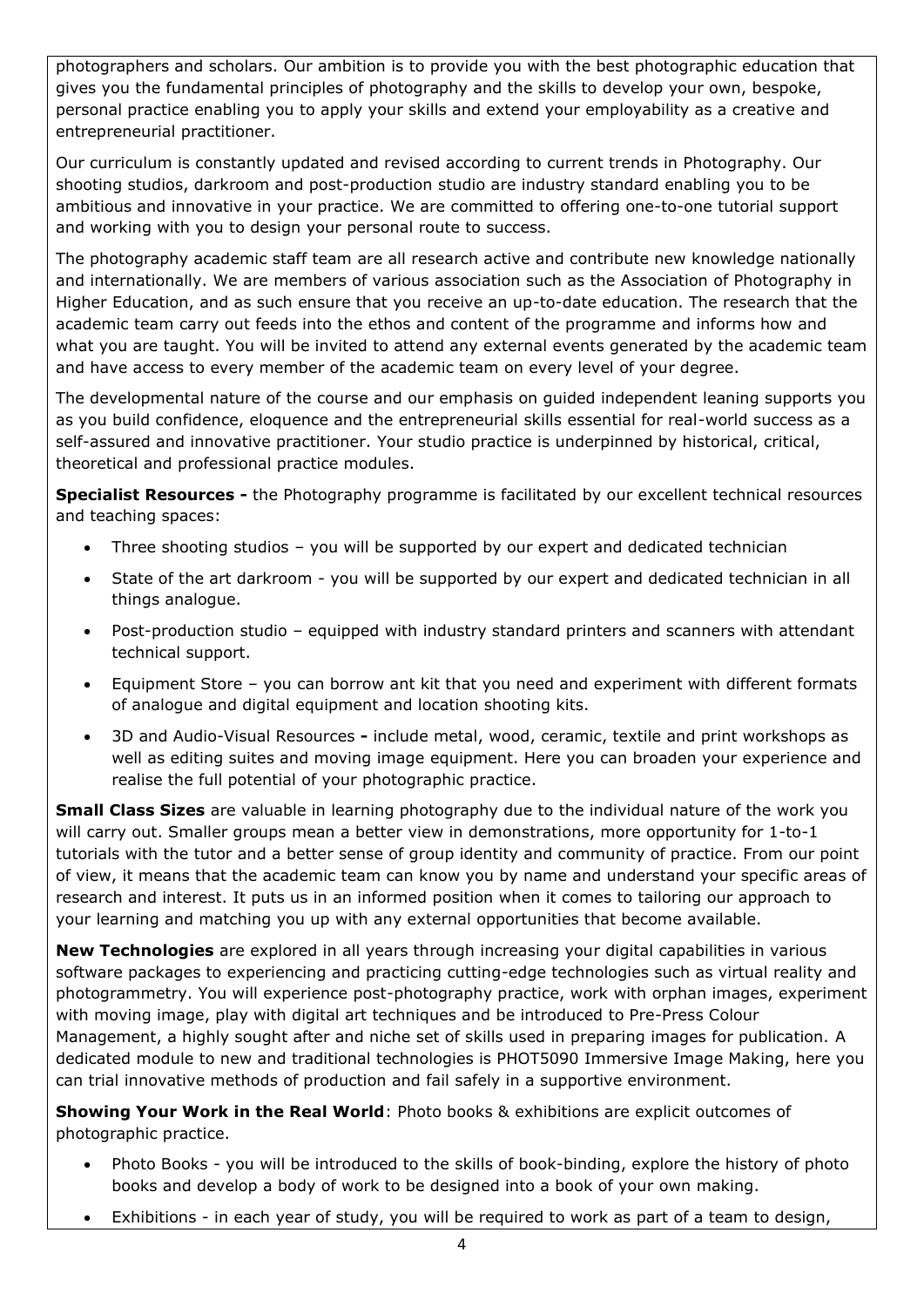produce, curate, install, fund and market an exhibition. As you progress through your degree you will take more ownership of the exhibition elements and they will become more public. This knowledge, skill and practice will transfer directly into a photographic career.

**Interdisciplinarity & Collaborative Working** is an essential skill to develop as you prepare to be a professional photographer. That is why we give you the opportunity of working in groups within photography and across the Art & Design suite of programmes (photography, fine art, graphic design and illustration). We share critiques, guest speakers, visits, a research module and an academic staff team. Communication, planning, adaptability, flexibility, organisation, team working, and leadership development are all skills necessary for the success of collaboration and in any future career.

A distinct feature of studying at the University of Cumbria is that in level 4, first year, you will study two modules with all level 4 students of the Institute of Art. These modules are Cultural Contexts and Collaborative Practice. Cultural Contexts introduces you a range of approaches to reading a diverse range of visual creative arts, and Collaborative Practice is a module where you will work with other students and embark on a problem-solving project practicing professional skills such as leadership, team-working and project management.

The programme is also designed to encourage social engagement; this is particularly explicit at Level 5 where you will be supported in working with local communities to develop your photographic practice in the module PHOT5080 Narrative & Networks.

**Links with the Creative Industries** are crucial to kickstart your career. Level 5 is designed to be directly linked with industry representatives through the modules PHO5080 Narratives and Networks and PHOT5100 The Photographic Interface. As well as being valuable sources of information and contacts, these links ensure that the programme stays current and in tune with the demands of the photography industry. We work closely with our careers team to ensure that you will be taught professional conduct, career building skills, developing a personal profile, entrepreneurial and marketing skills amongst others. Masterclasses from the Association of Photographers ensure that you are up-to-date in photographic law and procedure and have access to external support and advice. In all years we will support you as you work on live briefs and commissions in preparation for a freelance career.

# **Opportunities for Enrichment:**

- Guest Speakers offer added value to your learning experience and you can share your own work with the professionals through folio reviews and crits.
- National and International Visits are an important element of your learning experience. Where possible we try to provide subsidised trips annually. Destinations range from Liverpool and Edinburgh to the Lake District and the Farne Islands. International trips are an added cost but a brilliant experience and opportunity. Destinations range from Amsterdam and Berlin to New York.
- Live briefs and competitions allow you to experience the real-world demands of photographic practice. Success in live briefs and competitions means that your work is immediately located in the real world. You are supported during the live briefs so that you can develop confidence and experience when working with a client or commissioning body.
- Graduate Showcases are important for you to engage with as you prepare your work for the public domain, this might be through online platforms such as Source: Graduate Photography Review, or through graduate exhibitions such as Free Range at the Old Truman Brewery in London.
- Visualising Conference & Carlisle Photo we aim to organise a biannual photographic conference in collaboration with Carlisle Photo. Through this you will have access to a significant number of professional photographers.

**Location** is everything in photography and we offer an amazing location in which you can practice your photography. World Heritage Site the Lake District, Forestry Commision reserves, Pennines and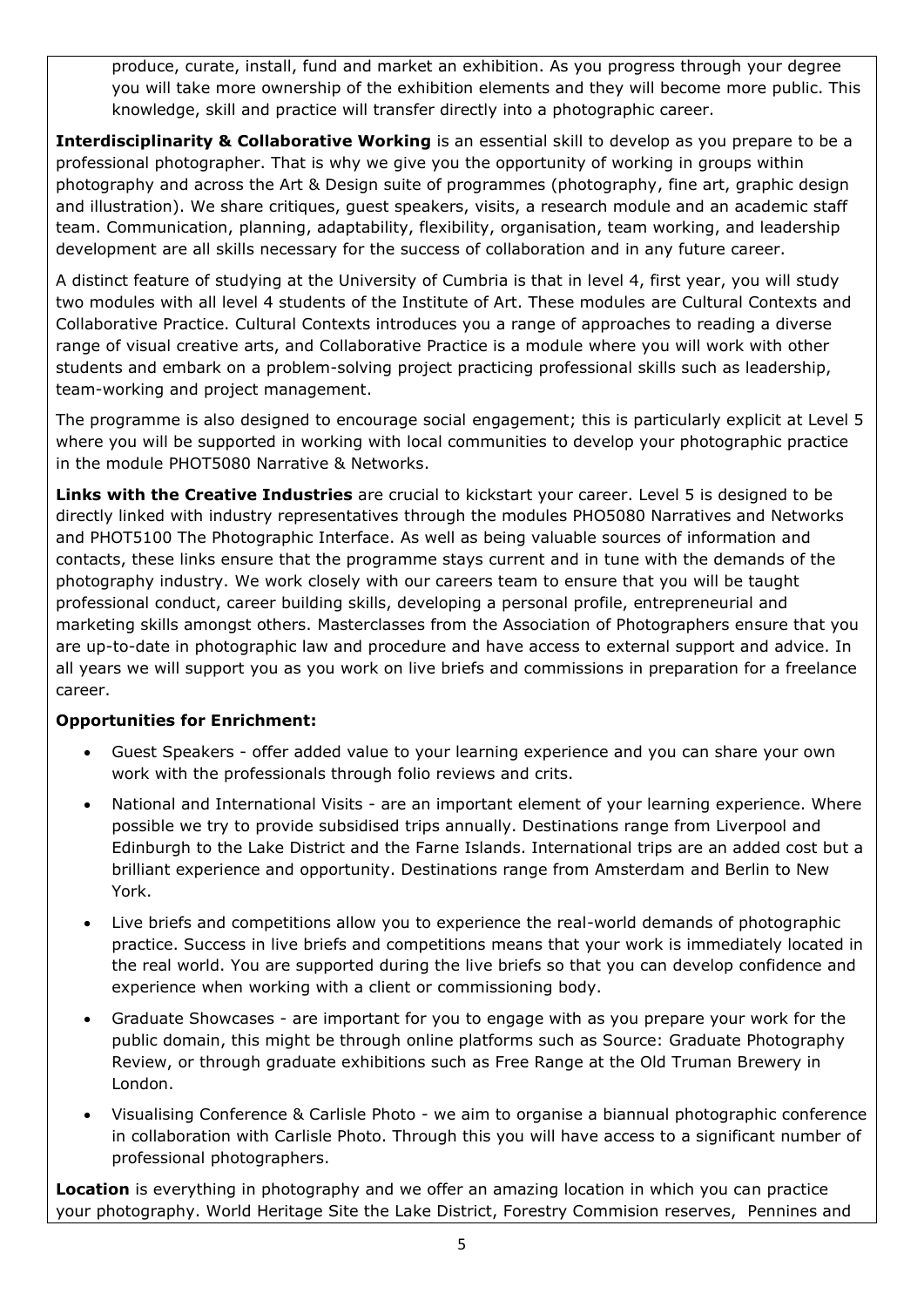Scottish Borders are accessible to you, as is the West Coast of Cumbria, the nuclear coast and Hadrian's Wall country. Carlisle is a historic town rich in heritage, and our Ambleside campus provides a base for you when shooting in the Lake District. Newcastle, Glasgow and Edinburgh are easily accessible by train and London is only three and a half hours away.

**Brampton Road Campus** is a fantastic base for your study. The site has been dedicated to arts education for almost 200 years, and remains dedicated to providing a rich, stimulating and brilliant experience to all our students. We have:

- A specialist arts library that the academic team add to regularly making sure that the most current titles are available to you.
- The Works dining area to unsure that while you feed your knowledge you can feed your body too.
- Stanwix Theatre is on site and hosts student performances and touring theatre groups.
- The Vallum Gallery has a varied programme of professional exhibitions with associated gallery talks.

# **Programme Design:**

**Year One:** *The Photographic Environment* deals with the cornerstone craft of photographic image capture, both analogue and digital, in application to and investigation of, your photographic interests. Research and contextual skills will be established at this level as we introduce the work of significant photographers and explore how influences and themes can be tracked though history, thereby setting the stage for the development of your own work.

**Year Two:** *The Relevant Photograph* attends to socially engaged practice. Working with the local community and culture with input from industry professionals you will learn to apply your craft to greater purpose. You will also develop your contextual explorations into photographic theory, critical thinking and analysis. We have developed an enrichment module in year two where you can experience and practice traditional techniques and cutting-edge technologies. Creating the space for experiment and play is enormously valuable in promoting creativity, problem-solving skills, risk-taking, and imagination. The module is intended to expand your practice skills midway through your degree enabling you to explore your own potential and readying you for a more focused journey through your final year and employment beyond that.

**Year Three:** *Independent Showcase* here you take full charge of your own practice and bring it into the public domain. Research, practice and professional skills come together in the final year of study to refine and showcase your personal vision and expression of photographic practice. At this point you will be an independent, intelligent and competent practitioner with a personal portfolio representing the breadth of your skill and depth of your engagement.

Upon graduation, you will be ready to embark upon a photographic career or take on further study. Some graduates aspire to move towards teaching as a career, others prefer to extend their knowledge base and push themselves to produce ever more advanced photographic work. You can make the most of postgraduate study at MA, MPhil and PhD levels in a number of areas including photography, creative practice and fine art at the University of Cumbria.

# **Aims of the Programme**

The overall aims of the Programme are:

- 1. To enable you to develop as a creative individual with the capacity for independent judgement, initiative, innovation, flexibility, ambition and with a responsible awareness of the social, cultural and ethical contributions of your work.
- 2. To encourage you to develop confident, imaginative and creative approaches to problem solving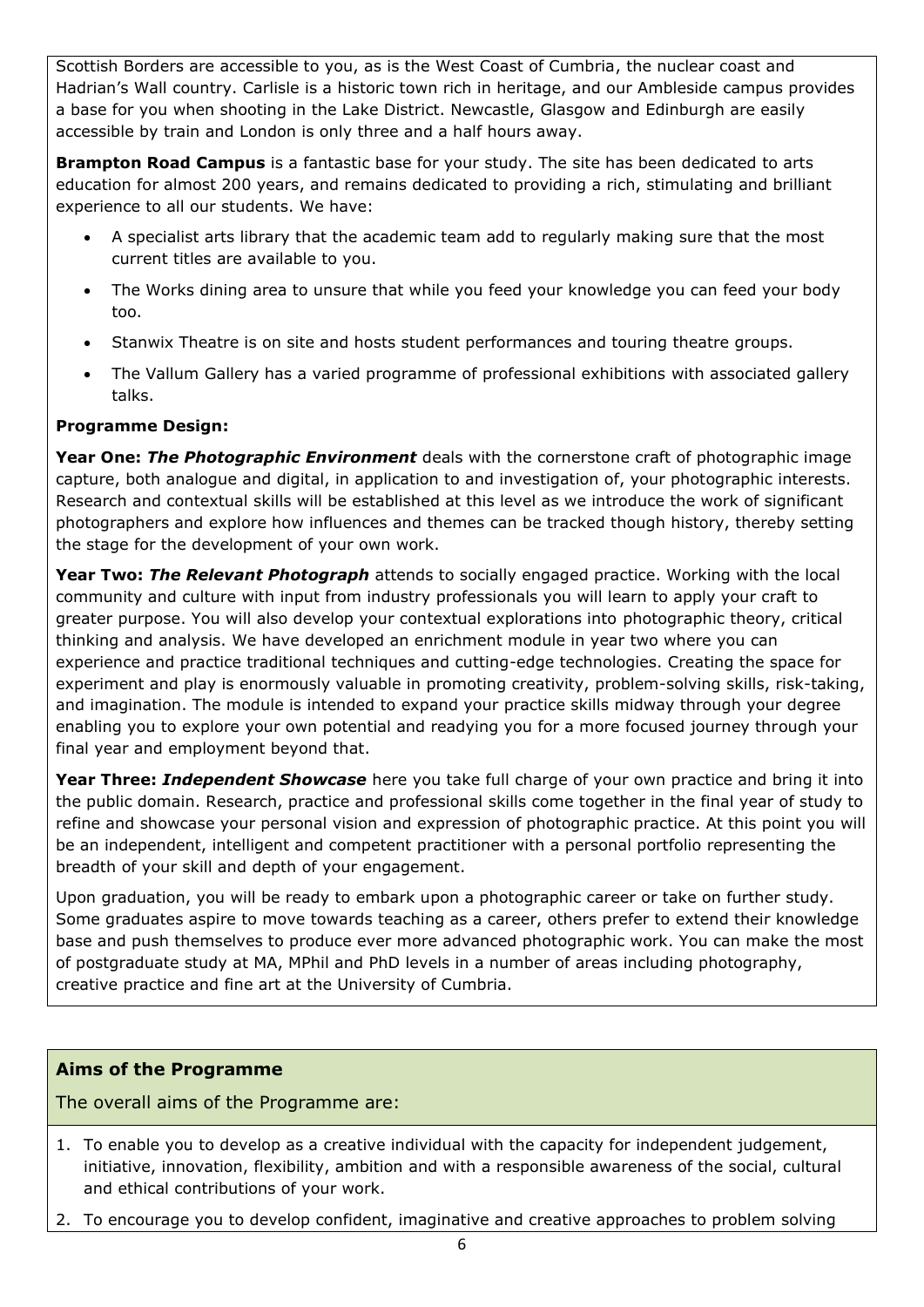through enquiry, research, understanding, and the use of critical judgement.

- 3. To enable you to make appropriate use of developing photographic and image capture technologies and develop your digital capabilities to communicate effectively as a socially responsible global citizen.
- 4. To encourage you to work across disciplines, work collaboratively, be open to new ideas, responsive to change and evolve in relation to the developments in photographic practice.
- 5. To develop appropriate self-reflective approaches to research, analysis, photographic production and presentation.
- 6. To develop the skills, knowledge and personal/professional confidence that will enable you to identify, generate and access opportunities in the creative industries, or in continuing education.
- 7. To enhance, through increased opportunities for student centred learning, qualities of personal initiative, self-motivation, management and self-discipline.

### **Level Descriptors**

Level Descriptors describe in general terms the expected outcomes you will achieve at each level of study as you progress through your programmes. They describe the relative demand, complexity, depth of learning and learner autonomy associated with a particular level of learning and achievement. The University's Level Descriptors are aligned to the national [Framework for Higher Education](http://www.qaa.ac.uk/en/Publications/Documents/qualifications-frameworks.pdf)  [Qualifications](http://www.qaa.ac.uk/en/Publications/Documents/qualifications-frameworks.pdf) (FHEQ) and are a key mechanism for ensuring the academic standards of the University's provision.

At Level 4: (Usually Year 1 undergraduate), you will be able to demonstrate that you have the ability:

- To apply a systematic approach to the acquisition of knowledge, underpinning concepts and principles and deploy a range of subject specific, cognitive and transferable skills.
- Evaluate the appropriateness of different approaches to solving well defined problems and communicate outcomes in a structured and clear manner.
- Identify and discuss the relationship between personal and work place experience and findings from books and journals and other data drawn from the field of study.

At Level 5: (Usually Year 2 undergraduate), you will be able to demonstrate that you have the ability:

- To apply and evaluate key concepts and theories within and outside the context in which they were first studied.
- Select appropriately from and deploy a range of subject-specific, cognitive and transferable skills and problem solving strategies to problems in the field of study and in the generation of ideas effectively communicate information and arguments in a variety of forms.
- Accept responsibility for determining and achieving personal outcomes.
- Reflect on personal and work place experience in the light of recent scholarship and current statutory regulations.

At Level 6: (Usually Year 3 undergraduate), you will be able to demonstrate that you have the ability:

- To critically review, consolidate and extend a systematic and coherent body of knowledge.
- Critically evaluate concepts and evidence from a range of resources.
- Transfer and apply subject-specific, cognitive and transferable skills and problem solving strategies to a range of situations and to solve complex problems.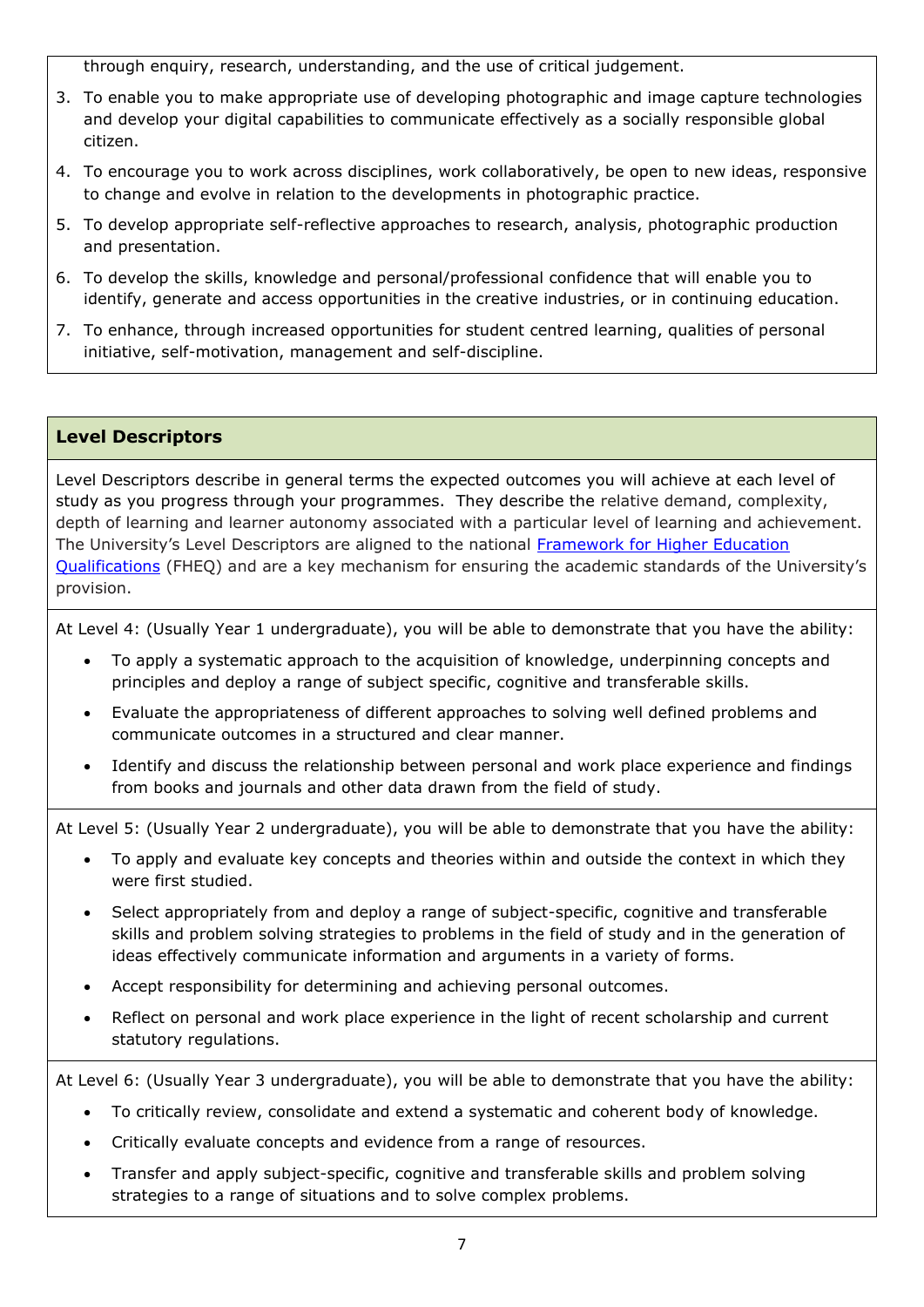- Communicate solutions, arguments and ideas clearly and in a variety of forms.
- Exercise considerable judgement in a range of situations.
- Accept accountability for determining and achieving personal and group outcomes.
- Reflect critically and analytically on personal and work place experience in the light of recent scholarship and current statutory regulations.

# **Programme Outcomes – Knowledge and Understanding**

The programme provides opportunities for you to develop and demonstrate the following:

### **After 120 credits of study (CertHE) you will be able to demonstrate:**

**K1.** Knowledge of photographic history, visual communication and contextual analysis.

**K2.** Understanding of the principles of lens-based image capture.

**K3.** Imagination in idea generation, conceptual development and practical application of photographic principles.

### **After 240 credits of study (DipHE) you will be able to demonstrate:**

**K4.** Knowledge and understanding of visual theory and how this informs photographic practice and the viewer's understanding of it.

**K5.** Fluency in photographic practices, platforms and dissemination including an awareness of audience, client and context.

**K6.** Developing initiative as an innovative and creative practitioner in the execution and presentation of your work.

# **After 360 credits of study (BA Hons) you will be able to demonstrate:**

**K7.** Confidence as an autonomous, creative and professional in your approach to the specialisation of your choice.

**K8.** Critical synthesis and application of theoretical and contextual knowledge.

**K9.** Knowledge of advanced principles of professional practice including self-promotion, employability skills, career projection and working with others.

# **Programme Outcomes – Skills and other Attributes (including Employability Skills)**

The programme provides opportunities for you to develop and demonstrate the following:

### **After 120 credits of study (CertHE) you will be able to demonstrate:**

**S1.** A practical application of project management and personal conduct skills.

**S2.** Effective research, evaluation and reflective skills in relation to your own work and within a wider context of assessment literacy.

**S3.** Competence in selecting and applying technical processes and material choices against a creative brief.

### **After 240 credits of study (DipHE) you will be able to demonstrate:**

**S4.** Conceptual understanding that enables you to devise interesting photographic projects, solve problems and execute your ideas using appropriate techniques and materials.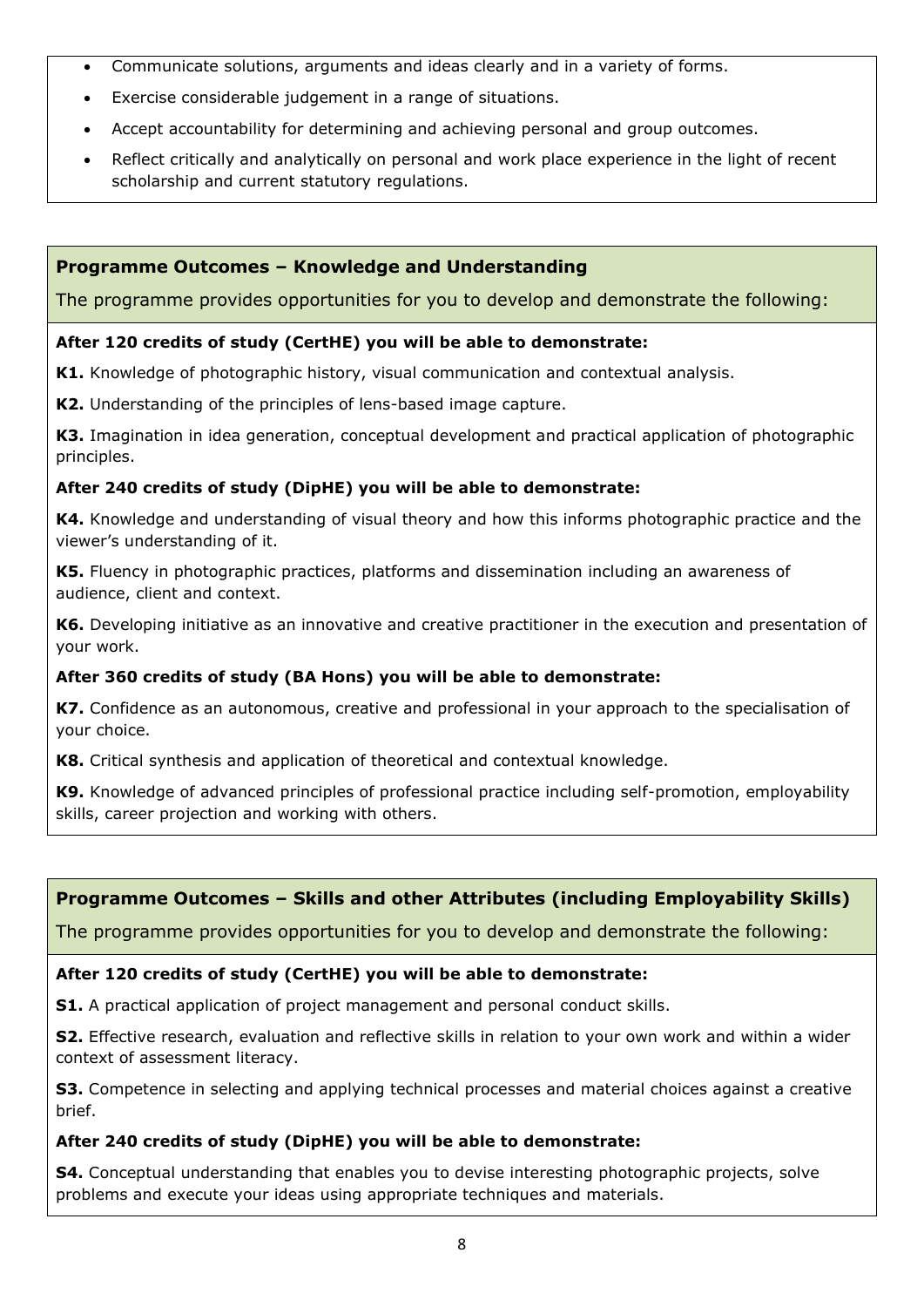**S5.** Developing skills in personal promotion, collaboration and social engagement.

**S6.** Increasing independence in research and sustained enquiry.

# **After 360 credits of study (BA Hons) you will be able to demonstrate:**

**S7.** An ability to create a versatile, personalised and targeted professional profile.

**S8.** Confidence in evaluating and reflecting on your own practice, exhibiting initiative and originality in production, research and communication.

**S9.** Advanced understanding of photographic production in relation to context, audience and industry.

# **External and Internal Reference Points**

The following Subject Benchmark Statements and other external and internal reference points have been used to inform the Programme Outcomes:

[http://www.qaa.ac.uk/docs/qaa/subject-benchmark-statements/sbs-art-and-design-](http://www.qaa.ac.uk/docs/qaa/subject-benchmark-statements/sbs-art-and-design-17.pdf?sfvrsn=71eef781_14)[17.pdf?sfvrsn=71eef781\\_14](http://www.qaa.ac.uk/docs/qaa/subject-benchmark-statements/sbs-art-and-design-17.pdf?sfvrsn=71eef781_14)

<https://www.the-aop.org/>

<https://photoworks.org.uk/>

<https://www.redeye.org.uk/>

[http://www.bjp-online.com/#](http://www.bjp-online.com/)

<https://www.artscouncil.org.uk/>

[http://creativeskillset.org/creative\\_industries/photo\\_imaging/job\\_roles](http://creativeskillset.org/creative_industries/photo_imaging/job_roles)

[http://creativeskillset.org/creative\\_industries/advertising\\_and\\_marketing\\_communications/job\\_roles/3](http://creativeskillset.org/creative_industries/advertising_and_marketing_communications/job_roles/373_advertising_and_editorial_photographer) 73 advertising and editorial photographer

[http://creativeskillset.org/job\\_roles/381\\_general\\_practice\\_photographer](http://creativeskillset.org/job_roles/381_general_practice_photographer)

[UoC Academic Regulations and Academic Procedures](https://www.cumbria.ac.uk/about/organisation/professional-services/academic-quality-and-development/academic-regulations/) and Processes

[UoC Vision, Mission and Values](https://www.cumbria.ac.uk/about/organisation/mission-vision-and-values/)

[UoC Corporate Strategy](file://///uoc.local/departments/AQD/QUALITY/QA%20Team/Validation/Validation%20-%20Policy%20and%20Guidance/TEMPLATES/Validation%20document%20set/•https:/www.cumbria.ac.uk/media/university-of-cumbria-website/content-assets/public/vco/documents/communications/publications/CorporateStrategy2015-18.pdf)

[UoC Strategic Plan](https://www.cumbria.ac.uk/about/publications/strategic-plan/)

[UoC Learning, Teaching and Assessment Strategy](https://www.cumbria.ac.uk/media/university-of-cumbria-website/content-assets/public/aqs/documents/LearningTeachingAssessmentStrategy.pdf)

UoC Departmental Business Plan for IoA

# **Graduate Prospects**

As a successful graduate of the BA (Hons) Photography programme you will be able to access a variety of career options. A degree in photography becomes a passport to enter an extensive range of careers throughout the creative industries. You will be well equipped to conduct yourself as a photographer with the skills and knowledge of how to get the best image.

According to Prospects\* (2018), six months following graduation, 81.7% of photography graduates are in employment, a third of these "are working as photographers or audio-visual and broadcasting equipment operators," and 5.1% have embarked on further study. These statistics have confirmed to us that employability skills are central to the success of our graduates and so we have embedded the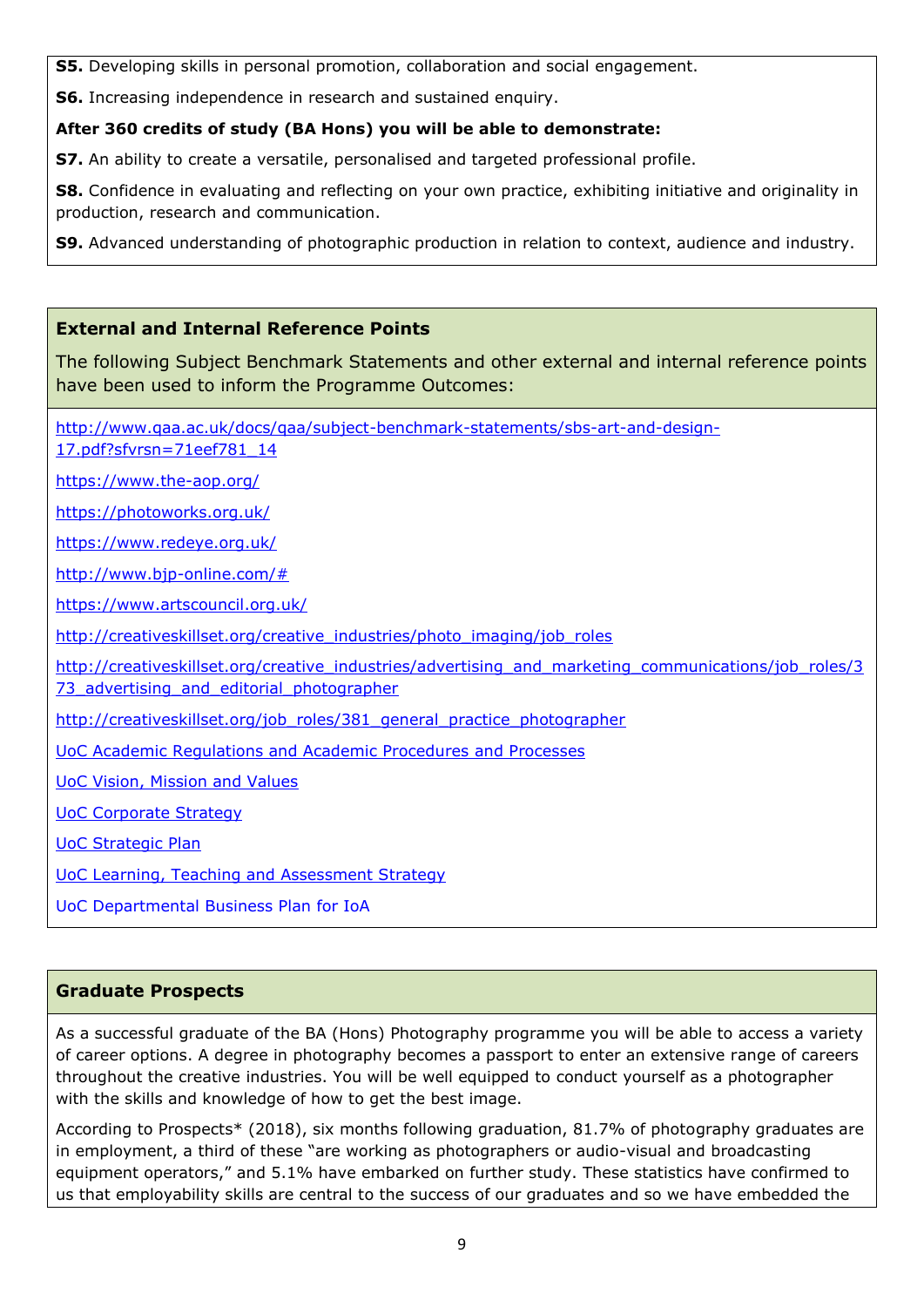professional skills and working with industry agents into the programme in every year.

# **Transferrable Skills:**

- Working independently/Working with others
- **Communication**
- Time management
- Presentation skills
- Editing and production skills
- Self-evaluation
- Technical, research, critical and analytical skills
- Problem solving

# **Progression Routes:**

- Freelance photography
- Setting up your own business
- Assisting and getting experience on the job
- Postgraduate education: we offer MA, MPhil and PhD level study in Photography, Creative Practice and Fine Art

# **Examples of Photography Graduate Destinations:**

- Editorial and photojournalism,
- Sports photography
- Commercial and fashion photography
- Medical/forensic science photography
- Archiving and collections work
- Photo/image editing
- Picture researchers
- Teaching

The scope described by these destinations is testament to the flexibility of the programme that supports all the individual interests of our students. It also speaks to the potential that photography holds as a great career choice.

<https://www.prospects.ac.uk/careers-advice/what-can-i-do-with-my-degree/photography> \*

# **Learning, Teaching and Assessment Strategies employed to enable the Programme Outcomes to be Achieved and Demonstrated**

As a student at the University of Cumbria, you are part of an inclusive learning community that recognises diversity. You will have opportunities to learn by interacting with others in a collegiate, facilitative and dynamic learning environment. Teaching, assessment and student support will allow equal and equitable opportunities for you to optimise your potential and develop autonomy.

We seek to create a stimulating and innovative community of learning, whether encountered on campus or at a distance, on placement or in the workplace. Facilitated by our expert practitioner staff, you will experience a learning environment that is well equipped, flexible, and stimulating.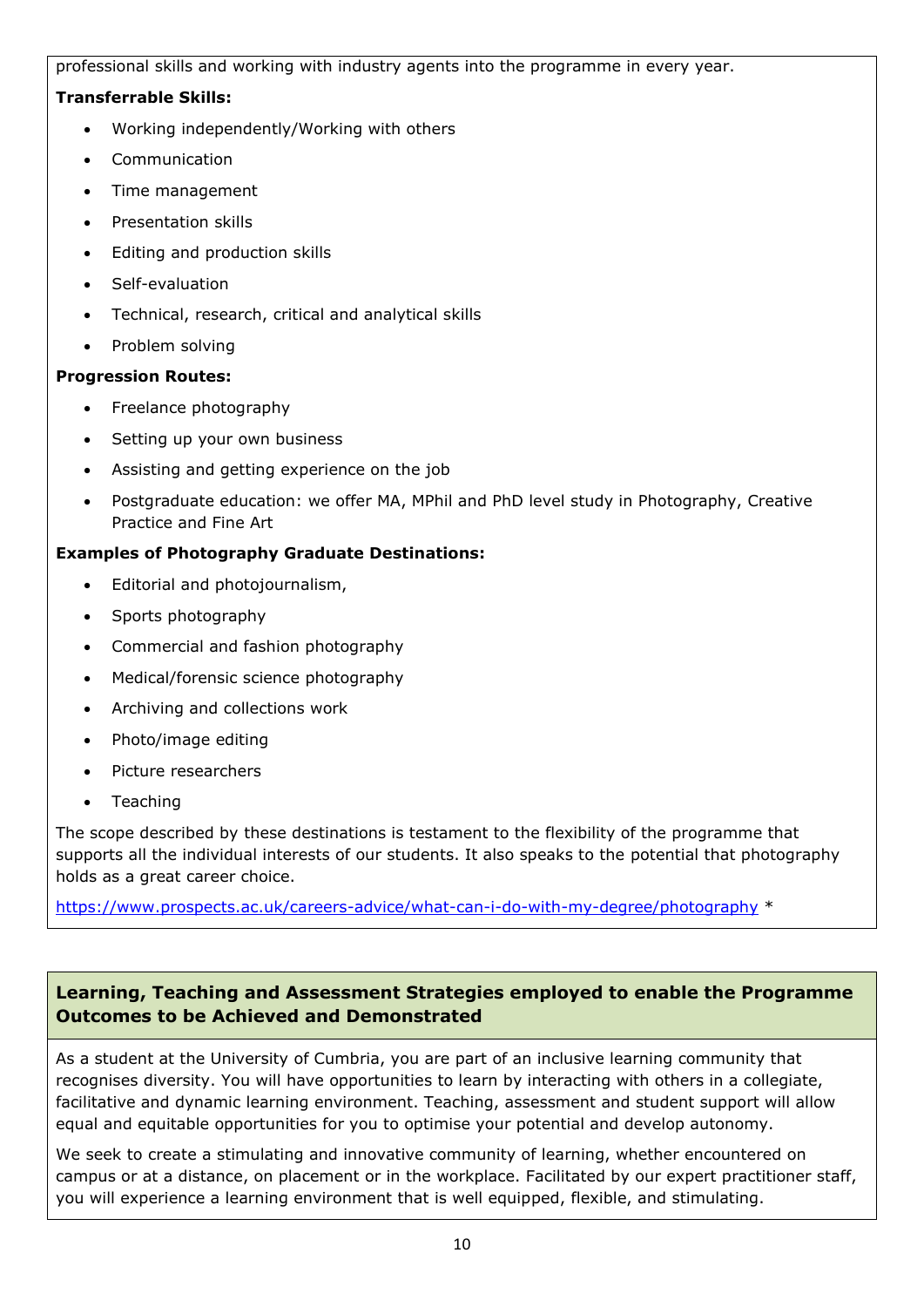The University of Cumbria's Learning, Teaching and Assessment Strategy sets out clear aspirations and commitments for and to our students. The students that graduate from this institution are enquiring and self-reliant, confident and capable, professionally ready, responsible individuals that are ambitious and proud. These attributes are practiced on every year of study as we support you to become one of our graduates. You will find your place in learning environments that will both support and challenge you, explore ideas in and around your discipline, enabling you to grow and develop to become adaptable and reliable agents in the field of photographic image making.

# **Module Size and Structure**

Each module of the degree is either a 20, 40 or 60 credit module. 20 credit modules are shorter and deal with contextual history and theory content or, in the case of PHOT5090 Immersive Image-Making, specialist skills enrichment. Longer 40 credit modules are dedicated to your photographic practitioner and professional skills. In these modules, professional and employability skills are designed into briefs alongside your photographic practice skills; for example, the exhibition element in PHOT5100 The Photographic Interface requires that you develop a body of photographic work that is intended for exhibition. The professional skills of installing an exhibition run alongside the photographic practice skills taught on the module. These skills directly relate to the demands of the photography industry.

At the end of your degree the final semester is a 60 credit module where all of your knowledge about photography practice is framed with conceptual and theoretical understanding and where your professional skills are tested in your development of a public profile. This is the culmination of your degree where everything comes together and you prepare to graduate as a rounded independent practitioner.

Also in year three, you will take a module that is shared across the Art & Design programmes. This is a 20 credit module called ARTD6000 Independent Research Paper. This is a research module and you will produce a piece of academic writing based on your chosen research topic.

There are two semesters each year and each semester will contain one 20 and one 40 credit module (except the last semester that is one module of 60 credits). In every module you will be formatively assessed to support your development, and summatively assessed to measure your achievement. The methods we use to teach and assess you are outlined below.

# **Learning and Teaching:**

We use a variety of approaches to learning and teaching to make sure you develop appropriate concepts, knowledge and skills and to develop work related skills. These include study skills, research methods, critical and analytical abilities, and your ability to manage your time and plan your work. Our learning and teaching methods allow you to develop both social and independent learning techniques.

- **Lectures** are used by both practice and theory tutors using a variety of media as support. You will be expected to take notes, ask questions and contribute to any group discussions that ensue.
- **Seminars** will explore issues in greater depth with both tutor and student-led formats. These will require you to engage in research and background reading and will consider the relation of theory to practice and help develop wide ranging transferable skills.
- **Tutorials** provide individually tailored feedback to you. They can range from one-to-one to small group situations. They will be scheduled into timetabled sessions and as the course progresses you will be encouraged to request tutorials with specialist tutors for more involved feedback reflecting the advanced level at which you are working.
- **Practical Workshop Sessions** will provide the opportunity for you to develop specialist technical skills and knowledge. They normally take the form of tutor-led studio demonstrations, designed to allow you to focus on, experiment with, develop and personalise specialised skills, media, techniques and concepts.
- **Problem based learning** is a key element of your learning as problem solving is an important skill for the photographer. In photography, there will never be only one answer or visual response. The photographer needs to both negotiate the demands of the situation within the technologies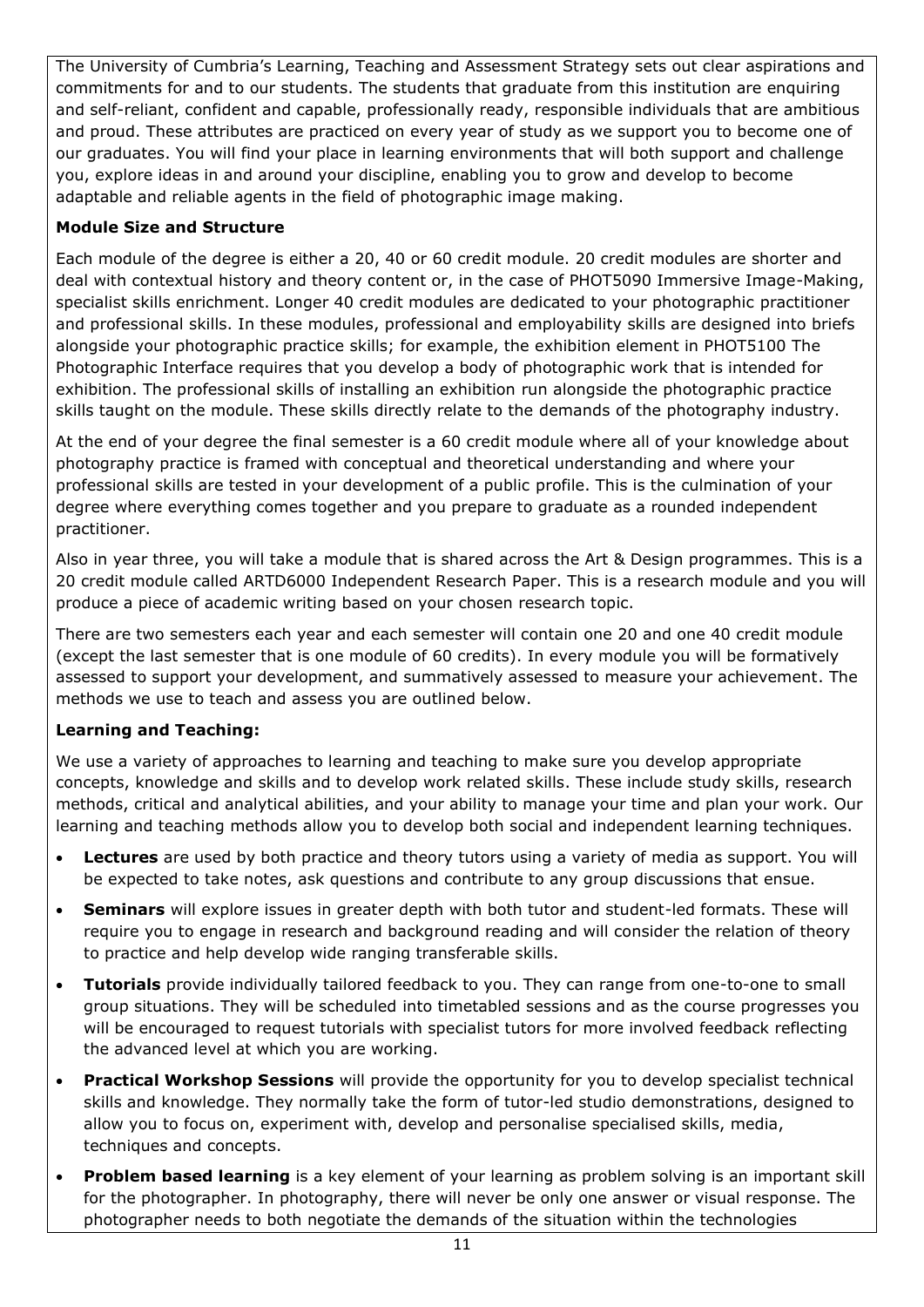available to them, but also needs to work out the most effective way to respond to a brief and communicate efficiently with an audience. Each brief that you will be given will demand an individual response from you. This will involve thorough research, synthesising the information you have discovered and developing and presenting an appropriate visual response. As you move through the programme, you will begin to devise your own briefs and set your own subjects to research and present, making your own decisions as you progress.

- **Group work** is very important in photography, as, in all creative arts, input from different voices, the demands of different bodies and situations require that you develop skills in communication, trust, responsibility, flexibility and reliability. We write projects and tasks that allow you to experience, consider and develop your team-working skills.
- **Briefs** are the usual vehicle by which you develop your photographic knowledge and expertise. The project work you undertake during year two and three will form the content of the professional portfolio of work you will take with you when pursuing employment at the end of the course.
- **Independent Learning** forms a natural and expected extension of the formal aspects of the course. Your ultimate success will be dependent on your willingness to develop, experiment with and extend the concepts and approaches introduced by project briefs. It is only with continued application that lasting and valuable progress can be made.
- **E-learning and Blackboard** is the portal to access to project briefs, timetables and lecture notes, to submit module assessments and receive summative feedback. Learning packages which can be completed at your own pace are also a feature in some modules.

# **Summative and Formative Assessment**

Assessment for learning is fully embedded in our learning, teaching and assessment strategy. The five main principles of this are questioning, feedback, recognition and understanding of success, peer and self-assessment and finally summative assessment. As such we have designed a programme where enquiry and curiosity are starting points for learning; this is led by your own interests.

You'll be continuously involved in the assessment of your own work and that of your peers; developing the critical, interpersonal and team-working skills that are vital to gaining confidence and independence as a creative practitioner.

Where possible, across the photographic practice modules, we have designed authentic learning and assessment methods. This means that we set work and learning outcomes in tune with the demands of industry. Portfolios, exhibitions, photo books, mock interviews etc all give authentic experience and outcomes to your practice (see below for more detail).

Assessment will be either formative or summative. Formative assessment responds to your developing work and summative assessment is a formal response to your finished work. Summative assessment is graded; formative assessment is not.

- **Crits** (short for 'critique') take place at certain points throughout the semester on the photography practice modules (the longer modules in each semester). You will be expected to present your work to a group your fellow students and tutors. The work that your present will be either work in progress or a more finished resolution of a brief. Your work and presentation will then be discussed by all present and you will receive a large amount of formative verbal feedback.
- **Written work** is central to a degree course and many of the learning approaches and emphasis is put upon clarity of style and argument as well as presentation. Different forms of written language will be explored to ensure appropriate critical skills and creative authorship are examined. Written work can be either formatively or summatively assessed and this is always made clear in the assessment brief.
- **Peer Review** is a central part of your learning experience. Like an informal crit you will be expected to share work and ideas with a small group of your fellow students and a tutor. Here ideas will be tested and developed as you engage in a reciprocal discussion about your work. As you progress through the degree you will take more ownership of the peer review process and with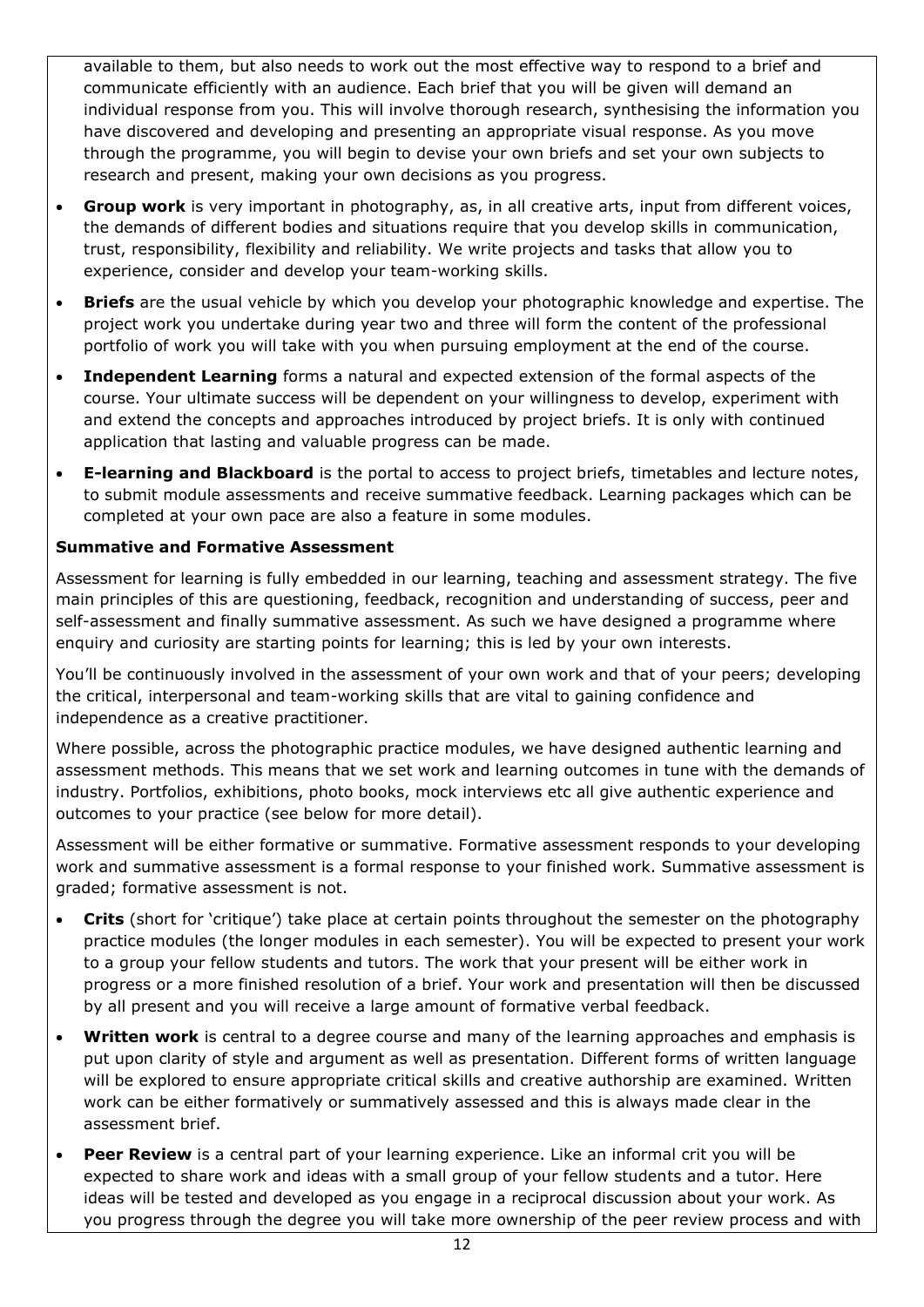your peers develop a study group system where you support each other in developing your work. Group communication and participation are excellent skills to take into the workplace.

- **Portfolios** have traditionally been a method of presenting your photographic work, providing you with a portable way to showcase your talents to prospective clients. The portfolio still has a role in contemporary photography and we work with you to develop a professional style for your physical portfolio. In the digital age the methods of showcasing your work are more varied, adaptable and flexible. Working on your digital capabilities you will explore how best, in different circumstances, to present your work using a variety of platforms.
- **Mock Interviews** give you a real-world experience where we bring in careers specialists who will conduct interviews with you. You will have a chance to practice interview skills and prepare before the interview. This process aims to take away a lot of the stress of being interviewed and allows you the chance to reflect on how you could improve before applying for a job.
- **Presentations** provide an alternative way of conveying research and offer an opportunity for all learning types to develop their verbal articulation skills. Confidence in being able to speak about your work is absolutely necessary in the workplace. Practicing these skills will contribute to your confidence and personal development.
- **Photobooks** are a significant way of sharing photography. You will be equipped with the principles of photobook design and required to produce your work in a publishable format. This is one of the formats through which we will assess your work. It will also be one of the formats you take to potential clients to showcase your work as you embark on your chosen career.
- **Exhibition** is one method to share photography with a wider audience. In every year of your degree you will be required to respond to exhibition briefs. In year two you will work as part of a group to organise an exhibition in a public space. This is an invaluable learning experience as you will work from concept design to location scouting, fundraising and marketing to production, curation and installation; these are transferrable skills and ones that will inform your decision making in year three when you prepare your degree show.
- **Self-Assessment** is an important method of assessment. You will be given an opportunity to assess your work against the assessment criteria and rubric before the module tutor assesses your work. This process allows for a useful feedback tutorial about your sense of success and how well you are achieving your aspirations. Your involvement in the process means that you have the opportunity to devise, with your tutor, a bespoke achievement route to follow.
- **Assessment Criteria and Rubrics** are connected to each individual module and respond to the learning outcomes. As part of a group you will work with a module tutor to moderate an assessment rubric where you can see what is being assessed, what you need to achieve for each grade band and the weighting attached to each criterion. This process gives you a clearer picture of how your work will be marked and you will gain a sense of involvement in the assessment process.
- **Anonymous Marking** is employed where possible, usually in contextual modules against written assignments. Your work is submitted anonymously so that first and second markers can assess your work without influence or bias.

The range of learning, teaching and assessment methods used enables different aspects of your learning to be developed and tested. As well as testing what you know and can do at the end of a module (*Summative Assessment*) you'll get regular advice and guidance while your work is in progress (*Formative Feedback*) through one-to-one, peer-to-peer and group tutorials where you will have the opportunity to discuss and develop strategies to develop your work. This enables you to develop and refine the work as it is being produced with the structured guidance required to achieve the best possible results.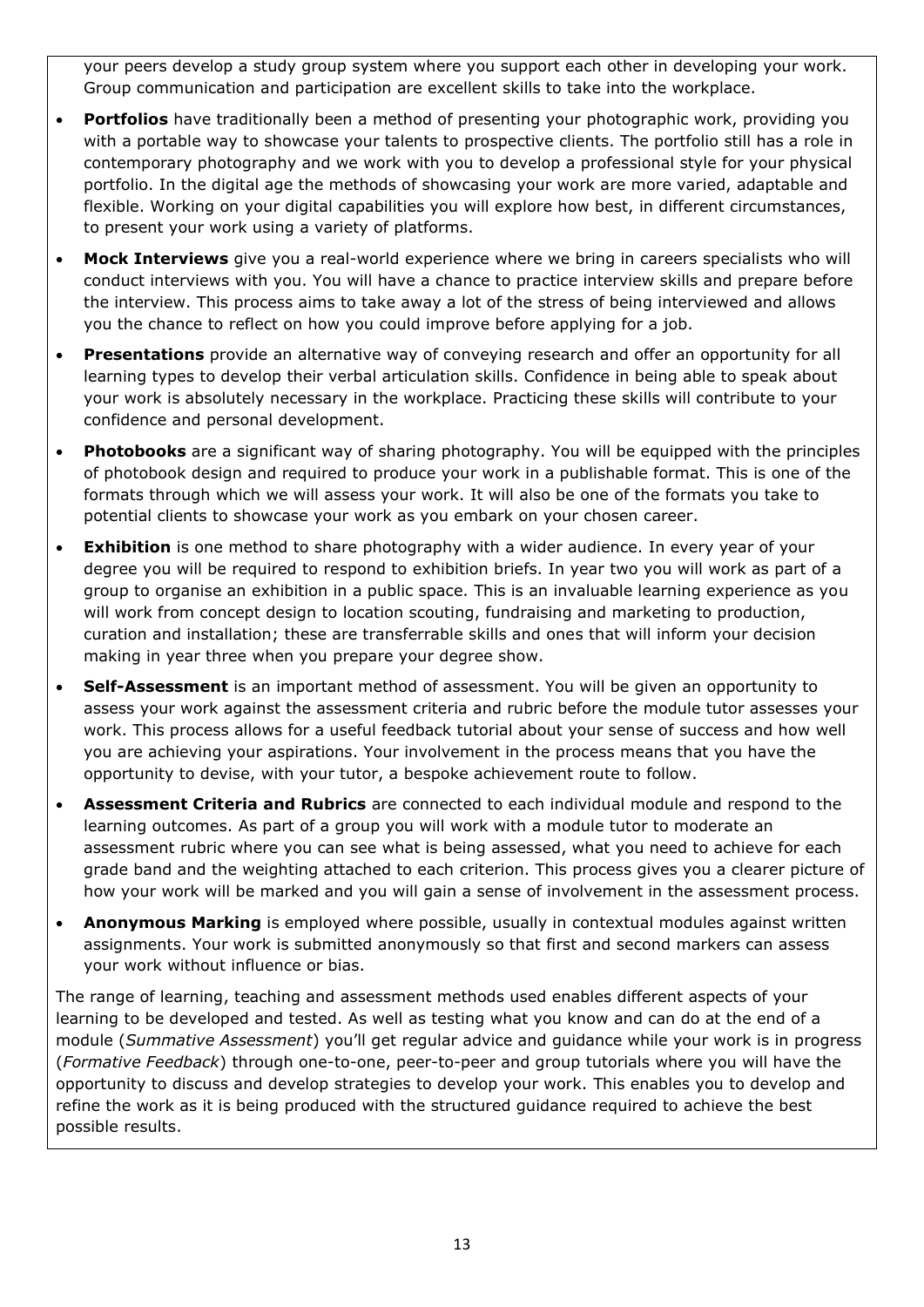# **Student Support**

We provide responsive learner support that promotes student success. Our approach to learner support is designed to support achievement and progression, champion inclusivity and accessibility, prepare you for opportunities beyond study, and promote independence and resilience, enabling you to achieve your potential.

As a student of the University of Cumbria, you will be taught by academics and expert practitioners who facilitate learning through structured inquiry. You will be provided with access to high quality academic resources through physical and digital libraries and will be supported to develop skills that enable you to become a critical, reflective, discerning and independent learner and researcher.

### **Induction**

You will be supported throughout your studies on the BA (Hons) Photography degree. From first to third year you have a range of specialist equipment available to you, dedicated practice studios and a staff team, including a specialist technician, that are available for any advice or input you might need.

As a photography student, you can book studio space kitted out with lighting rigs, borrow a range of camera equipment and have full use of darkroom facilities. Our dedicated and specialist technician will help you with kit and offer advice about what kit might be best in the conditions you will be shooting. We have digital post-production facilities that you will be inducted into; these computer workspaces are equipped with specialist software and industry printers. Negative scanners are available to you and you can purchase a variety of specialist paper for print from our photography resource shop.

On arrival, you will undergo inductions in the photography equipment we hold, the studio spaces, lighting rigs, darkroom facilities and digital skills. The learning that takes place in these inductions is reinforced throughout the project work you will undertake in year one. In years two and three we offer each student cohort the option of revisiting inductions and technical sessions, this means that you can decide where you would like a refresher or whether a more advanced masterclass is more appropriate. Our dedicated photography technician is available if you need a reminder of anything you have been inducted in. On request, we also offer inductions across the other resource areas at the Institute of Arts, this includes metalwork, woodwork, print, textiles, ceramics and audio-visual.

We recognise that many students come to us as keen practitioners of photography and perhaps hold less confidence and skill in academic practice. We make provision for this by embedding in contextual modules library and academic specialist skills workshops for academic writing, referencing and research skills. Introductory sessions are aimed at year one and in years two and three refresher and advanced workshops are arranged for all students.

### **Personal Tutoring**

You will also be allocated a Personal Tutor. Your Personal Tutor will be proactively involved in the delivery of your programme and will have contact with you throughout your time at the University. They will support your learning and development, including through tutorials, Progress Reviews and other support as outlined in the Personal Tutoring Policy.

As a photography student, you are supported throughout your degree no matter what level of ability you have. Your personal tutor will meet with you each semester and review your academic development and work with you to plan where you would like to progress. Our student services, located on every campus, contribute to your studies with academic skills workshops, individual and group tutorials designed to address an issue you may like more help with, and other well-being services. This support is invaluable to all students and scaffolds the learning that takes place on the programme.

Should you need to see a tutor for information or a question about a module you should speak to or email the module tutor. If you question is about the programme you should speak to or email the programme leader. On occasion, academic staff will undertake research activities in order to stay current and contribute to the most contemporary and relevant learning environment. If you have a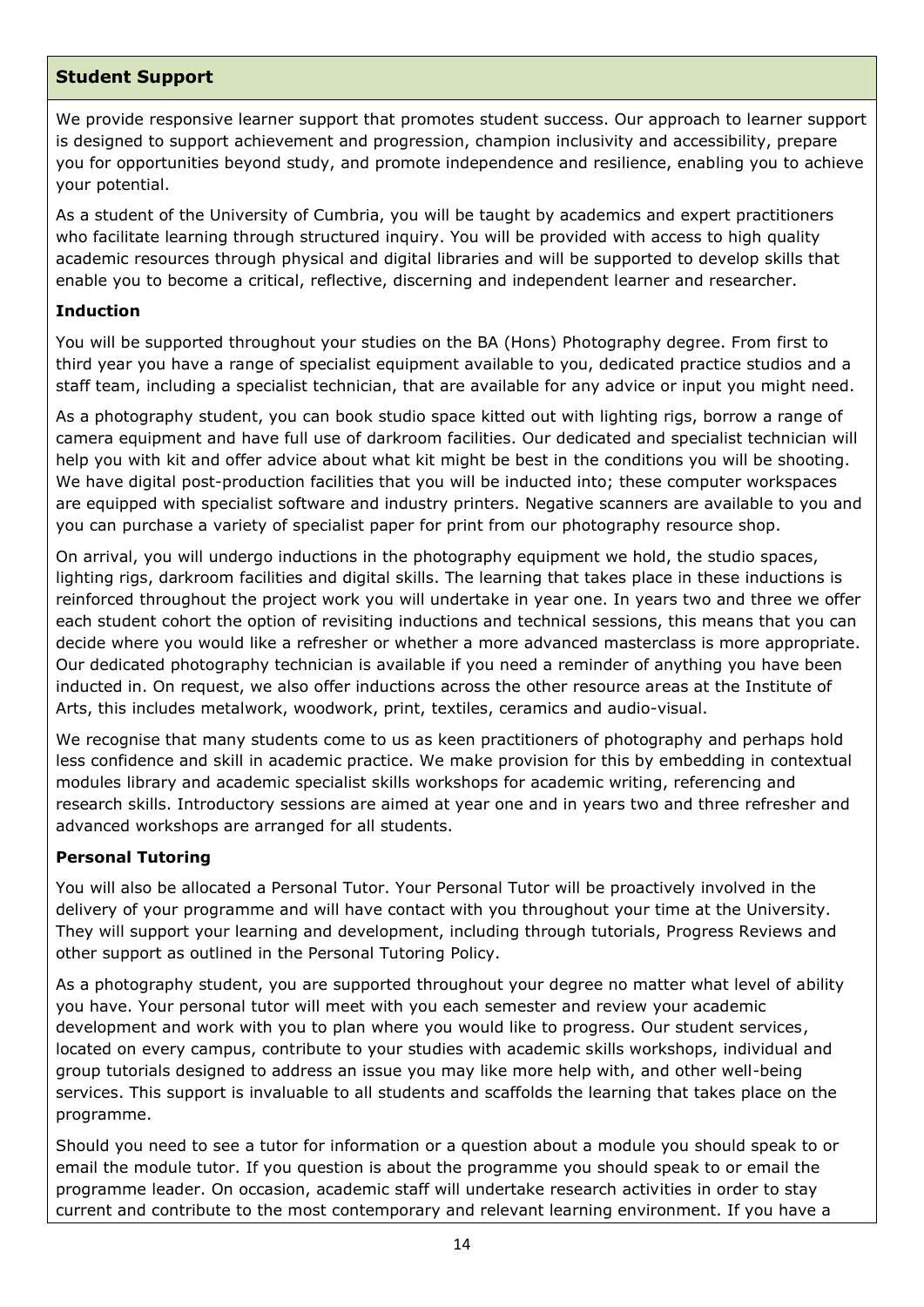personal academic query and your Personal tutor is absent on research leave, you should speak to a tutor you feel comfortable with and they will be able to advise of the best person to address your query.

# **Personal Development Planning**

As you progress through the BA (Hons) Photography degree you will develop skills in personal conduct, time-management and communications; these skills will make you a more rounded and confident individual who has something to say and is able to say it. In every year of study, we work on these personal attributes developing your ability to practice your photography with autonomy and independence.

In year one we embed skills of time management, project management, presentation skills and engaged thinking. In year two these skills are put into practice with input from external agencies. Client briefs, folio reviews with industry professionals, working on collaborative projects, making work for public viewing in the shape of publications and exhibitions all require you to draw on the skills practiced in year one. On completion of year two, you will have gained confidence in your own abilities to produce work, but also to work with others, a crucial attribute in any employment. In year three, your personal development is the platform upon which you devise your projects, recognise your specialism, communicate that to a wider audience and present your work in a public arena. By this stage in your learning, you will have developed into a creative autonomous individual practitioner of photography. You will be ready to embark on your chosen career confidently and capably.

# **International Students**

International Students are a very welcome addition to the photography programme. Historically we have enjoyed the company of Danish, Swedish, Chinese, German, Nigerian and Gibraltan students on the programme. International students contribute the richness of cultural diversity to the programme that is felt by all students.

As an international student you will be supported in your transition into the UK Higher Education system. You will join your cohort and be expected to undergo the inductions into the photography area and other resource areas in the Institute of the Arts (the same a domestic students). We will assess your analogue and digital photography capabilities and identify any areas that need some extra work; tutors will support you in achieving that work. You will be allocated a personal tutor and engage with Personal Development Planning, as outlined in the sections above. The International Team will support you in your time studying in the UK and the Student's Union will be a place to explore and establish new friends and communities of support.

# **Library and Academic Support (based in Information Services)**

Module leaders will collaborate with Library and Academic Advisors to ensure that your reading lists are current and items are available via the library collections. In order to maximise access, availability and usefulness, ebooks and electronic journal titles will, in most cases, be prioritised. You can access a wide range of great electronic and print content using [OneSearch](http://cumbria-primo.hosted.exlibrisgroup.com/primo_library/libweb/action/search.do?vid=44UOC_VU1) and you can find out more about key texts, databases and journals for your subject by accessing the library's [subject resources webpages.](http://my.cumbria.ac.uk/StudentLife/Learning/Resources/Subjects/Home.aspx) Where appropriate, module reading lists will be made available to you electronically using the university's [online reading list system.](https://cumbria.rebuslist.com/)

The [Skills@Cumbria](https://my.cumbria.ac.uk/Student-Life/Learning/Skills-Cumbria/) service can help support your academic skills and success throughout your programme. The service is delivered by a team of professional Library and Academic Advisors. It includes a suite of [online self-help resources](https://my.cumbria.ac.uk/Student-Life/Learning/Skills-Cumbria/) accessible 24/7 via the University's website and Blackboard site. It also provides group and individual advice and guidance accessible through and alongside your course and by different means such as face to face, email or virtual. Visit [skills@cumbria](https://my.cumbria.ac.uk/Student-Life/Learning/Skills-Cumbria/) for more details.

Library and Academic Advisors are on hand to support your personal study and academic skills development.

# **IT and Technical Support**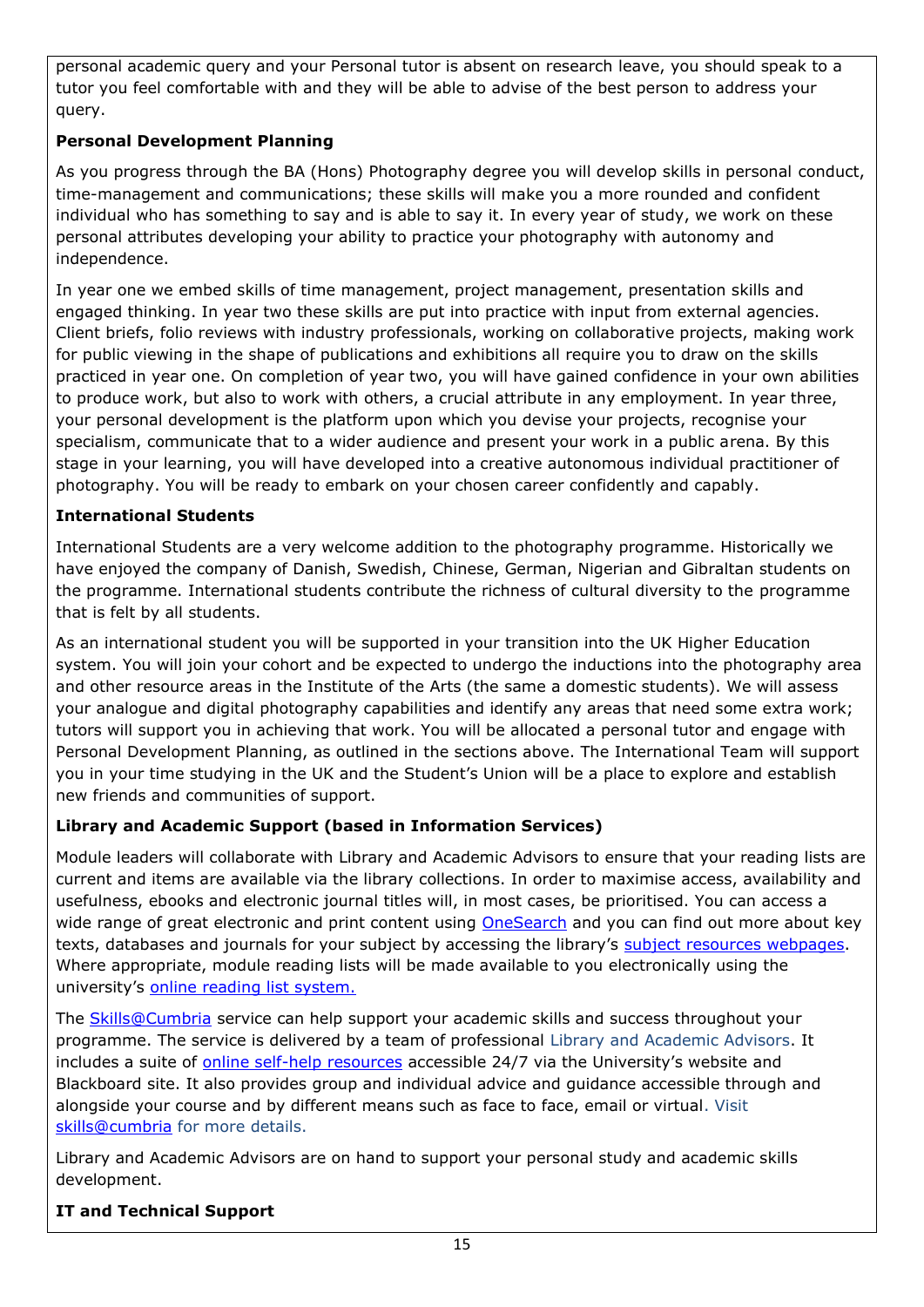Technology is an invaluable asset when it comes to studying, so it's important you know how to make the most out of the excellent [facilities](https://www.cumbria.ac.uk/student-life/facilities/it-facilities/) we have available. Our aim is to ensure you can access university electronic resources from anywhere or any device, whether on or off campus. The **Student** [Hub](https://universityofcumbria.mydaycloud.com/dashboard/allsorts) is your one-stop gateway to all university systems, Outlook email, and OneDrive.

Whether you consider yourself a computer expert or you're not confident about your IT skills, we're always around to ensure you get the level of support you need. We have a wealth of information and support available on the [website](https://my.cumbria.ac.uk/Student-Life/it-media/) and have a dedicated IT Service Desk where you can talk to someone by phone or log your question online from anywhere, at any time.

# **Staff and Student Services**

Staff and Student Services offer a wide range of support, including: careers and employability, financial help, counselling, health and wellbeing and support for disabled students and those with specific learning requirements. We know that you want to get the most out of your programme, make the best use of your time and find or continue in the career you always dreamed of. Access university support and facilities easily and quickly via the [website](https://my.cumbria.ac.uk/) and/or via the Student Services guidance tile on the [Student Hub.](https://universityofcumbria.mydaycloud.com/dashboard/allsorts)

In addition to the range of guidance above, you have the opportunity to further develop your personal, academic and professional skills by taking part in a number of initiatives coordinated and delivered by professional services advisers:

# **Headstart**

Head Start is a self-learning pre-entry module that is completed online and at your own pace. The module gives new undergraduate students an opportunity to prepare for their transition into university and to start to develop the academic skills that will help them become successful students.

All UG students are given the opportunity to register and complete Head Start prior to entry on their main programme of study. If you haven't been able to complete Head Start before starting your course, you can access the module via Blackboard by selecting the Skills@Cumbria tab and then the Head Start tile. Learning at university, academic writing and referencing are the key topics introduced in the module and previous students have told us how useful they have found the online resources and activities.

# **Head Start Plus**

Head Start Plus is also an online skills development course, designed to support students who are about or who have just started study at level 5 or 6 (2<sup>nd</sup> and 3<sup>rd</sup> year undergraduate). This course is particularly recommended to students who may not have studied at HE level for some time or who are transitioning into the higher HE levels. The course provides a useful refresh on academic skills and practice and an insight into the expectations of tutors at those levels.

This course is free and available via the Open Education Platform powered by Blackboard. To access the course, follow the link to<https://openeducation.blackboard.com/cumbria> and set-up a free account with Open Education. Once logged on, select the course free of charge and work through it at your own pace.

# **Peer Mentoring @ Cumbria**

You will be allocated a student Mentor who will be in touch to offer a non-judgemental and friendly hand and to help with various aspects of your student experience, from making friends to settling in, to helping you understand the expectations of academic study and dealing with assessment worries.

# **Mature Students' Events**

Whether it is a coffee morning, lunchtime gathering or a social event, there are events happening throughout the year to link you up with other mature students who will also be juggling a number of commitments alongside their studies.

# **Help is at Hand Events**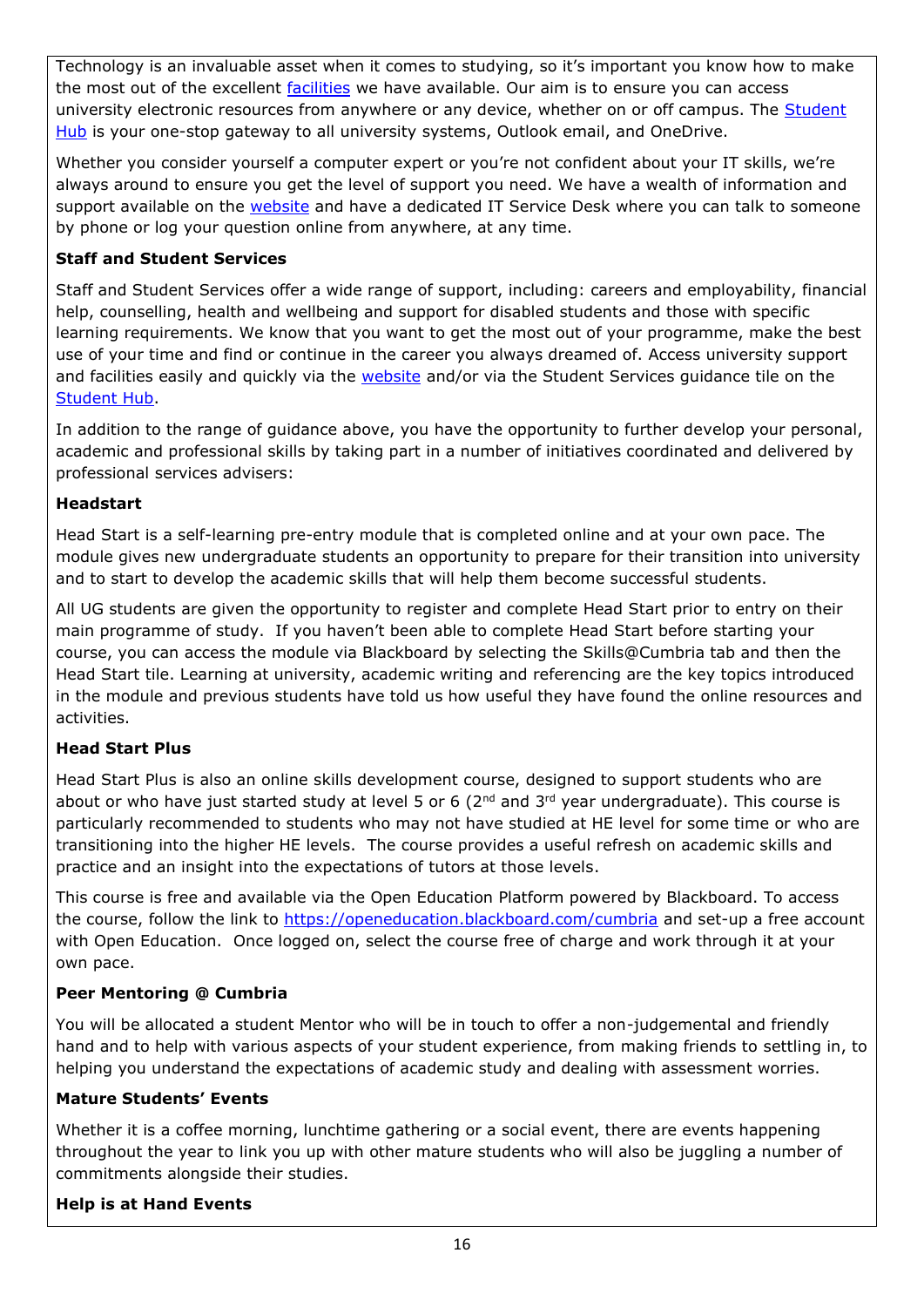Keep a look out for these interactive events on campus around October and January. You are encouraged to attend these as they showcase the range of support available here and gives you the opportunity to talk to people from Finance, Accommodation, the Students' Union, the Wellbeing and Disability Team etc.

# **Career Ahead**

Career Ahead is the University's Employability Award, which gives students the opportunity to make their graduate CV stand out. Based on what employers look for in an ideal candidate, this award works with students to identify any gaps in their skill set, reflect on their experiences and develop further skills. The University of Cumbria's employability award is split into three stages: Bronze, Silver and Gold, with a further Career Ahead + Platinum level. Students' engagement in extra curricula activities such as volunteering, part-time work, project and charity work and peer mentoring are recognised within Career Ahead. To find out more or to register, email [careerahead@cumbria.ac.uk](mailto:careerahead@cumbria.ac.uk)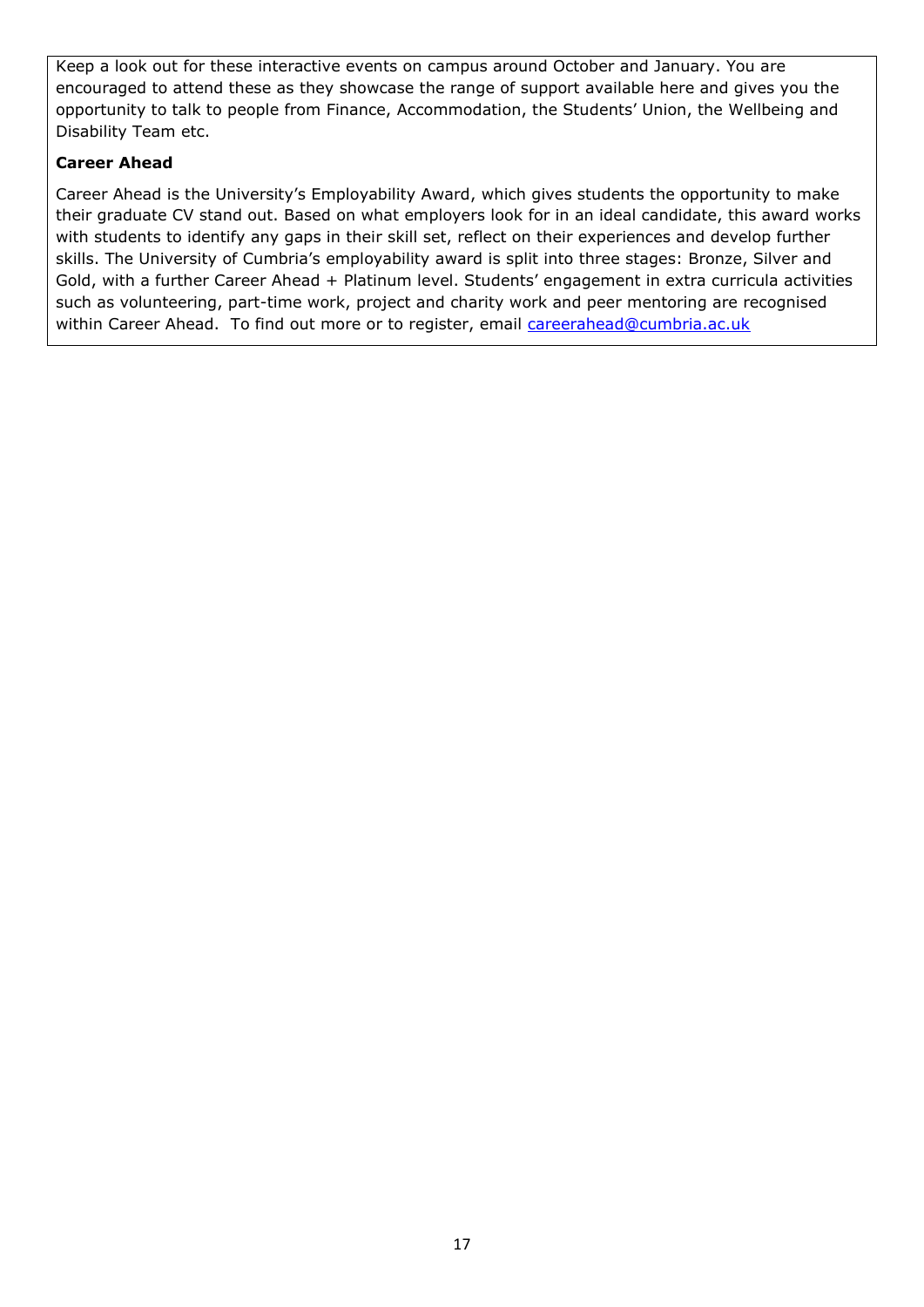| <b>Programme Curriculum Map</b> |                       |                                                        |                |                          |                                       |
|---------------------------------|-----------------------|--------------------------------------------------------|----------------|--------------------------|---------------------------------------|
| <b>Academic</b><br><b>Level</b> | <b>Module</b><br>Code | <b>Module Title</b>                                    | <b>Credits</b> | <b>Module</b><br>Status* | <b>Programme Outcomes</b><br>achieved |
| 4                               | <b>PHOT4080</b>       | Photographic Image Capture                             | 40             | Compulsory               | K2, K3, S3                            |
| 4                               | <b>UCIA4030</b>       | <b>Cultural Contexts</b>                               | 20             | Compulsory               | K1, S2                                |
| $\overline{4}$                  | <b>PHOT4060</b>       | Picturing Place: Culture & Identity                    | 40             | Compulsory               | K2, K3, S1, S3                        |
| $\overline{4}$                  | <b>UCIA4020</b>       | <b>Collaborative Practice</b>                          | 20             | Compulsory               | K3, S1, S2, S3                        |
| 5                               | <b>PHOT5080</b>       | Networks & Narratives: Photography in the<br>Community | 40             | Compulsory               | K5, K6, S4, S5                        |
| 5                               | <b>PHOT5090</b>       | Immersive Image-Making                                 | 20             | Compulsory               | K6, S4                                |
| 5                               | <b>PHOT5100</b>       | The Photographic Interface: Industry Experience        | 40             | Compulsory               | K5, K6, S4, S5                        |
| 5                               | <b>PHOT5110</b>       | Theorising Photography                                 | 20             | Compulsory               | K4, S6                                |
| 6                               | <b>PHOT6070</b>       | <b>Blueprint of Practice</b>                           | 40             | Compulsory               | K7, K9, S7, S8, S9                    |
| 6                               | ARTD6000              | Independent Research Paper                             | 20             | Compulsory               | K8, S8                                |
| 6                               | <b>PHOT6080</b>       | <b>Resolution of Practice</b>                          | 60             | Compulsory               | K7, K9, S7, S8, S9                    |

# **Notes**

This programme operates in accordance with the University's Academic Regulations and Academic Procedures and Processes with the following permitted exceptions:-

This programme uses 40/20 credit module structure in all years and in each semester, with the exception of second semester in year 3 where we have designed a 60-credit module. The 40-credit modules are all dedicated photography practice modules and have been designed such to:

• **Enable progression:** the intensity of the modules will establish and ensure a working practice that is maintained throughout the degree from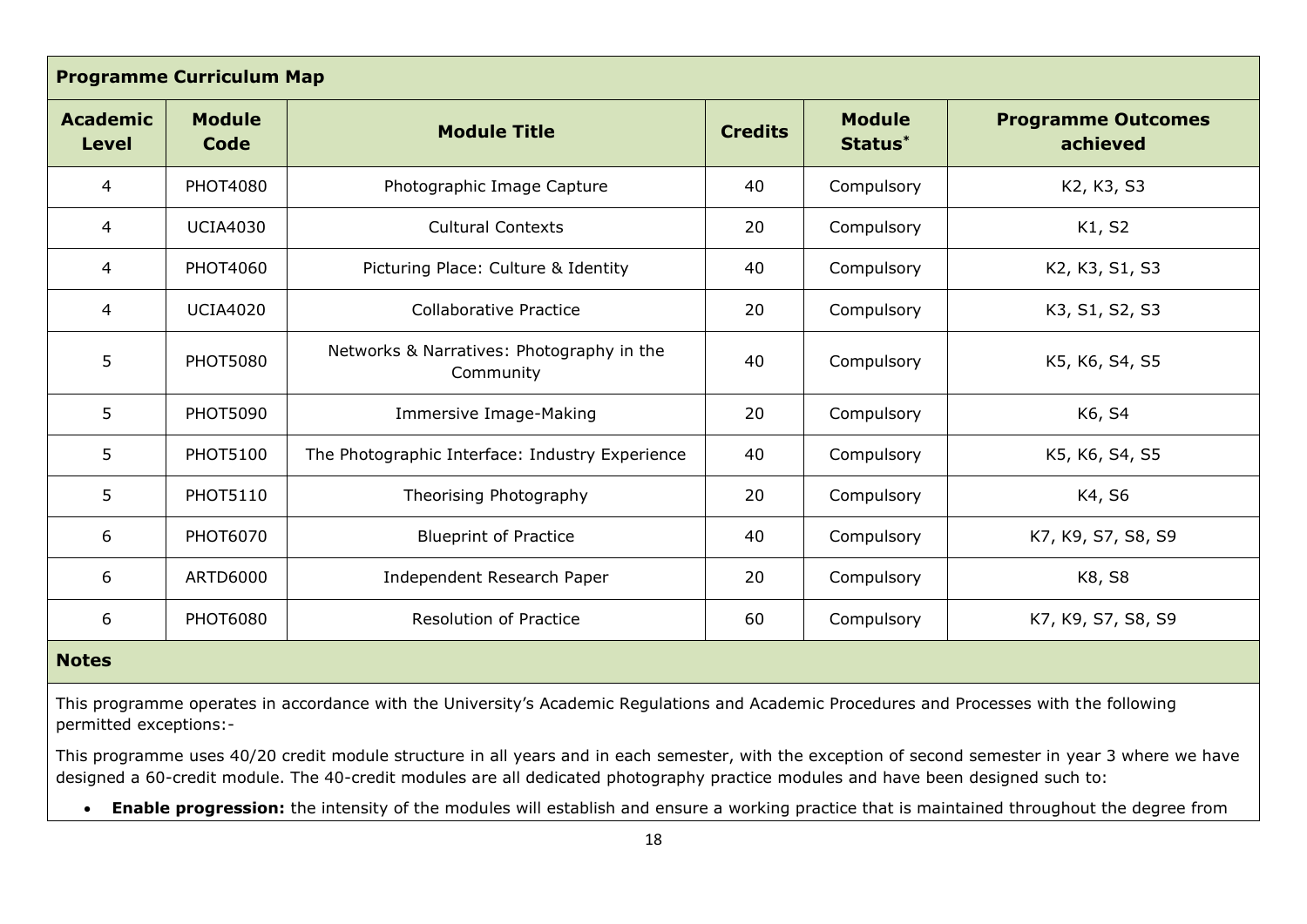years 1-3, and is designed so that you will be equipped to meet the increasing expectations as you progress through each level.

- **Streamline assessments:** the longer modules allow fewer assessments with a greater emphasis on linking practice to professional outcomes. You will be more focused and driven on achieving in all areas rather than in separate components.
- **Reduce the Intended Learning Outcomes (ILOs):** as with the streamlining of assessment, this would have the same effect of the ILOs, these can be more focused and relevant to real-world expectations.
- **Reduce the number of students carrying fails:** you will be fully supported throughout these longer modules, if you are struggling on any module you will be identified earlier and have the opportunity and support to get back on track.

In addition, and in response to student feedback, the modules are designed so that you have a longer period to rigorously develop your work. This aspect allows the you to manage bigger projects, develop your personal management skills and experience a practice more closely related to the timeframes and conditions experienced in industry. You will be well supported with formative assessment points and interim objectives that will guard you against failure.

The longer credit modules also enable the embedding of professional attributes and skills as part of photographic practice, through live briefs, commissions, publishing processes and exhibitions etc.

The 60-credit module in year 3 is a semester long module. All the skills, knowledge and other attributes synthesise at this point and the larger module gives sufficient time for this to develop and find resolution. As above, formative assessment and interim objectives will support you to make the most of this opportunity.

The larger modules of 40 and 60 credits are recognised, by the QAA, to be typical in Art and Design programmes, and reflect the pedagogic approach to encourage independent working on significant bodies of work.

A failed student will not be permitted to re-register on the same programme.

| <b>* Key to Module Statuses</b> |                                                                                                                                                                                                                                   |  |
|---------------------------------|-----------------------------------------------------------------------------------------------------------------------------------------------------------------------------------------------------------------------------------|--|
| <b>Compulsory Modules</b>       | Must be taken although it may possible to condone/compensate as a marginal fail (within the limits set out in the Academic<br>Regulations and provided that all core or pass/fail elements of module assessment have been passed) |  |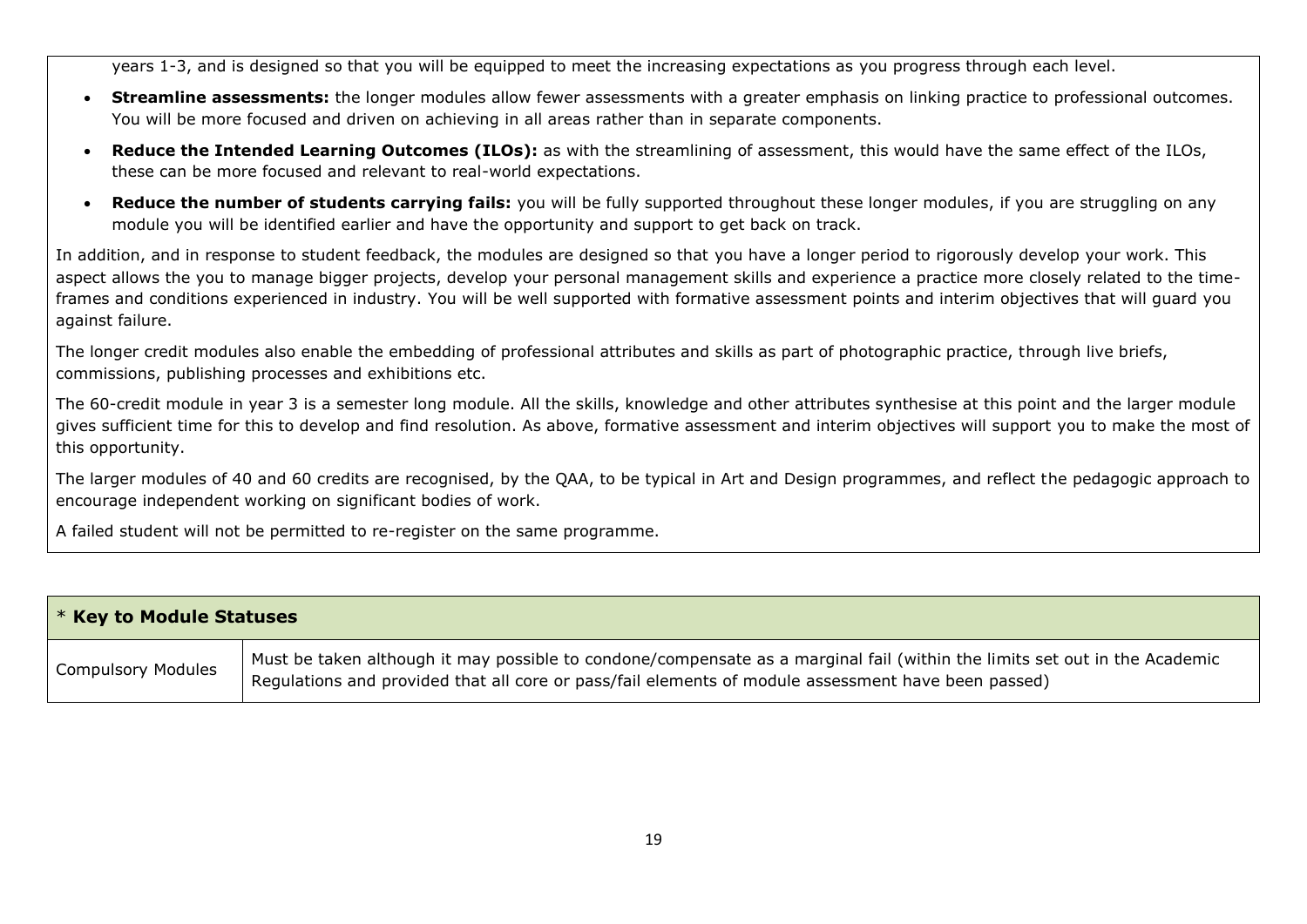| <b>Programme Delivery Structure: Full Time</b>                                    |                                                                                    |                                                                                     |                                               |                                                            |  |
|-----------------------------------------------------------------------------------|------------------------------------------------------------------------------------|-------------------------------------------------------------------------------------|-----------------------------------------------|------------------------------------------------------------|--|
|                                                                                   |                                                                                    | <b>Delivery Pattern</b>                                                             |                                               |                                                            |  |
| <b>Module</b><br><b>Module Title</b><br>Code                                      |                                                                                    | <b>Autumn Semester /</b><br><b>Spring Semester /</b><br><b>Extended / Year-Long</b> | <b>Method(s) of Assessment</b>                | <b>Approximate</b><br><b>Assessment</b><br><b>Deadline</b> |  |
| <b>PHOT4080</b>                                                                   | Photographic Image Capture                                                         | Autumn Semester                                                                     | Practical Skills Assessment &<br>Project Work | December                                                   |  |
| <b>UCIA4030</b>                                                                   | <b>Cultural Contexts</b>                                                           | Autumn Semester                                                                     | Set Exercise / Written<br>Assignment          | December                                                   |  |
| PHOT4060                                                                          | Picturing Place: Culture & Identity                                                | Spring Semester                                                                     | Portfolio & Oral<br>Assessment/Presentation   | April                                                      |  |
| <b>UCIA4020</b>                                                                   | <b>Collaborative Practice</b>                                                      | Spring Semester                                                                     | Project Work                                  | May                                                        |  |
|                                                                                   | Students exiting at this point with 120 credits would receive a CertHE Photography |                                                                                     |                                               |                                                            |  |
| <b>PHOT5080</b>                                                                   | Networks & Narratives: Photography in the<br>Community                             | Autumn Semester                                                                     | Portfolio & Project Work                      | December                                                   |  |
| <b>PHOT5090</b>                                                                   | Immersive Image-Making                                                             | Autumn Semester                                                                     | Project Work                                  | December                                                   |  |
| <b>PHOT5100</b>                                                                   | The Photographic Interface: Industry Experience                                    | <b>Spring Semester</b>                                                              | Portfolio & Project Work                      | April                                                      |  |
| <b>PHOT5110</b>                                                                   | Theorising Photography                                                             | Spring Semester                                                                     | Written Assignment                            | April                                                      |  |
| Students exiting at this point with 240 credits would receive a DipHE Photography |                                                                                    |                                                                                     |                                               |                                                            |  |
| <b>PHOT6070</b>                                                                   | <b>Blueprint of Practice</b>                                                       | Autumn Semester                                                                     | Portfolio & Written Assignment                | December                                                   |  |
| <b>ARTD6000</b>                                                                   | Independent Research Paper                                                         | Autumn Semester                                                                     | Dissertation                                  | December                                                   |  |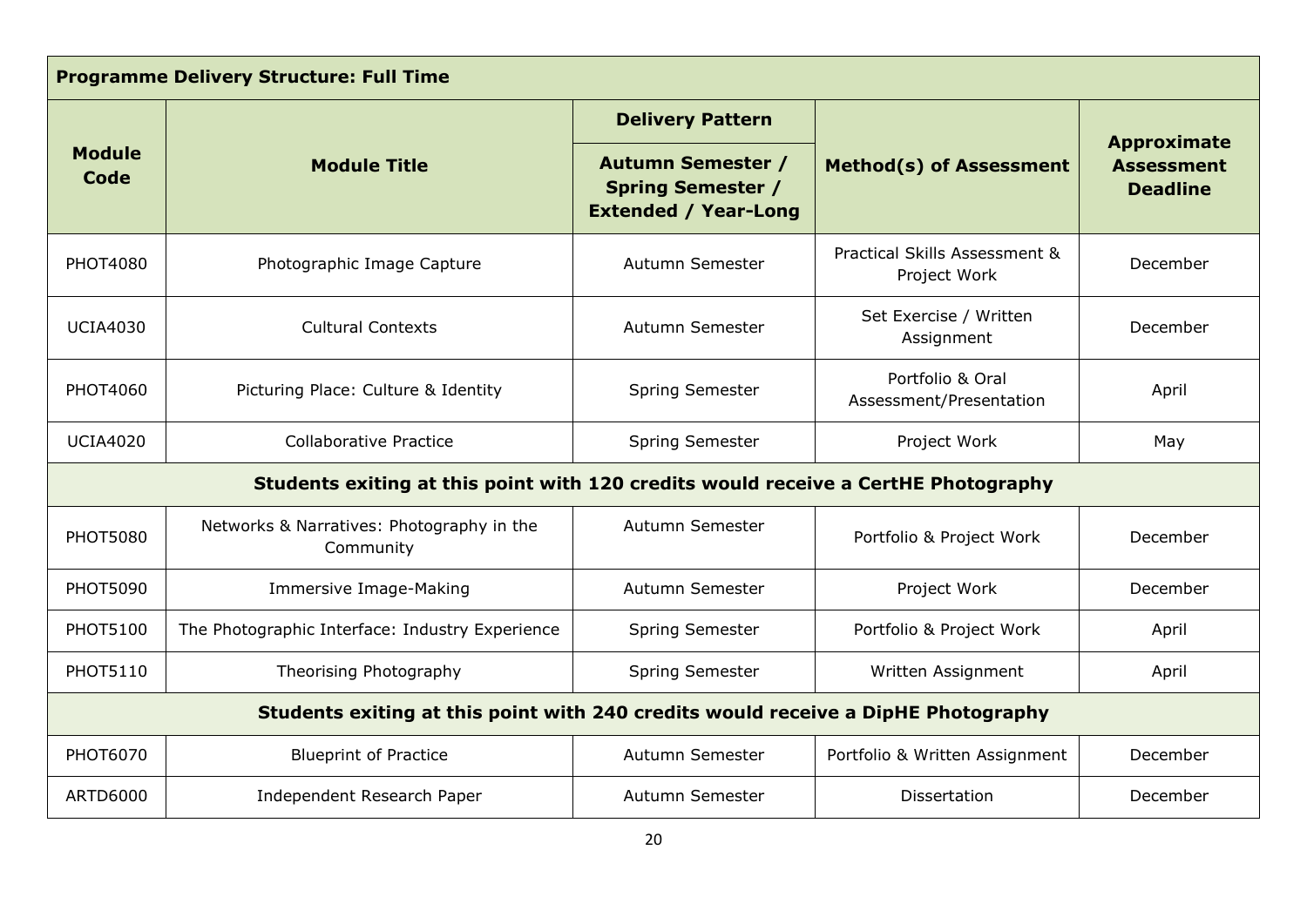| Students exiting at this point with 300 credits would receive an Ordinary BA Photography |                        |                 |                                                |     |
|------------------------------------------------------------------------------------------|------------------------|-----------------|------------------------------------------------|-----|
| <b>PHOT6080</b>                                                                          | Resolution of Practice | Spring Semester | Set Exercise & Oral<br>Assessment/Presentation | May |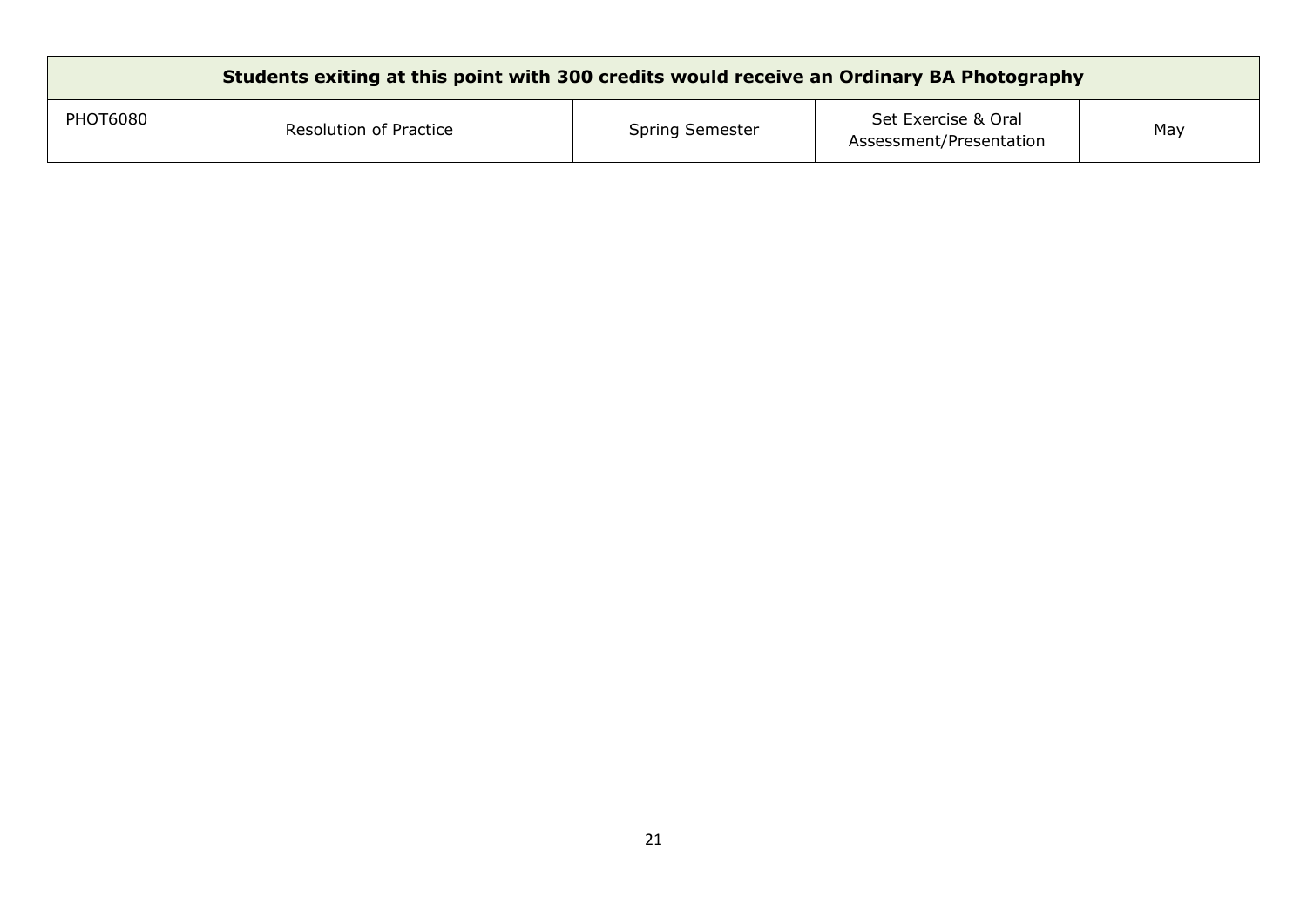| Methods for Evaluating and Improving the Quality and Standards of Learning                                                                                                                                                                                           |                                                                                                                                                                                                                                                                                                                                                                                     |  |
|----------------------------------------------------------------------------------------------------------------------------------------------------------------------------------------------------------------------------------------------------------------------|-------------------------------------------------------------------------------------------------------------------------------------------------------------------------------------------------------------------------------------------------------------------------------------------------------------------------------------------------------------------------------------|--|
| <b>Mechanisms used for the</b><br><b>Review and Evaluation of</b><br>the Curriculum and<br><b>Learning, Teaching and</b><br><b>Assessment Methods</b>                                                                                                                | Module Evaluation<br>$\bullet$<br><b>Student Voice Meetings</b><br>$\bullet$<br>Programme Validation and Periodic Review<br>$\bullet$<br><b>Annual Monitoring</b><br>$\bullet$<br>Peer Review of Teaching<br>$\bullet$<br><b>External Examiner Reports</b><br>$\bullet$<br>Student Success and Quality Assurance Committee<br>$\bullet$                                             |  |
| <b>Mechanisms used for</b><br>gaining and responding to<br>feedback on the quality of<br>teaching and the learning<br>experience - gained from:<br>Students, graduates,<br>employers, placement and<br>work-based learning<br>providers, other<br>stakeholders, etc. | <b>Staff Student Forum</b><br>$\bullet$<br><b>Course Team Meetings</b><br>$\bullet$<br><b>Student Voice Meetings</b><br>$\bullet$<br><b>Module Evaluation Forms</b><br>$\bullet$<br>Programme Evaluation: National Student Survey, UK<br>$\bullet$<br><b>Engagement Survey</b><br>Module/Programme/Personal tutorials<br>$\bullet$<br>Meetings with External Examiners<br>$\bullet$ |  |

| <b>Date of Programme</b><br><b>Specification Production:</b>       | 30 <sup>th</sup> May 2018 |
|--------------------------------------------------------------------|---------------------------|
| <b>Date Programme</b><br><b>Specification was last</b><br>updated: | 23.12.2021                |

**For further information about this programme, refer to the programme page on the University website:-**

**<https://www.cumbria.ac.uk/study/courses/undergraduate/photography/>**

| The following information has implications for potential international applicants<br>who require a Tier 4 visa to study in the UK |                |  |
|-----------------------------------------------------------------------------------------------------------------------------------|----------------|--|
| Is the placement requirement more than 50%<br>of the programme?                                                                   | No             |  |
| If yes, what % of the programme is the<br>placement requirement?                                                                  | Not applicable |  |
| If yes, is the amount of placement a statutory<br>requirement to meet Professional, Statutory or                                  | Not applicable |  |